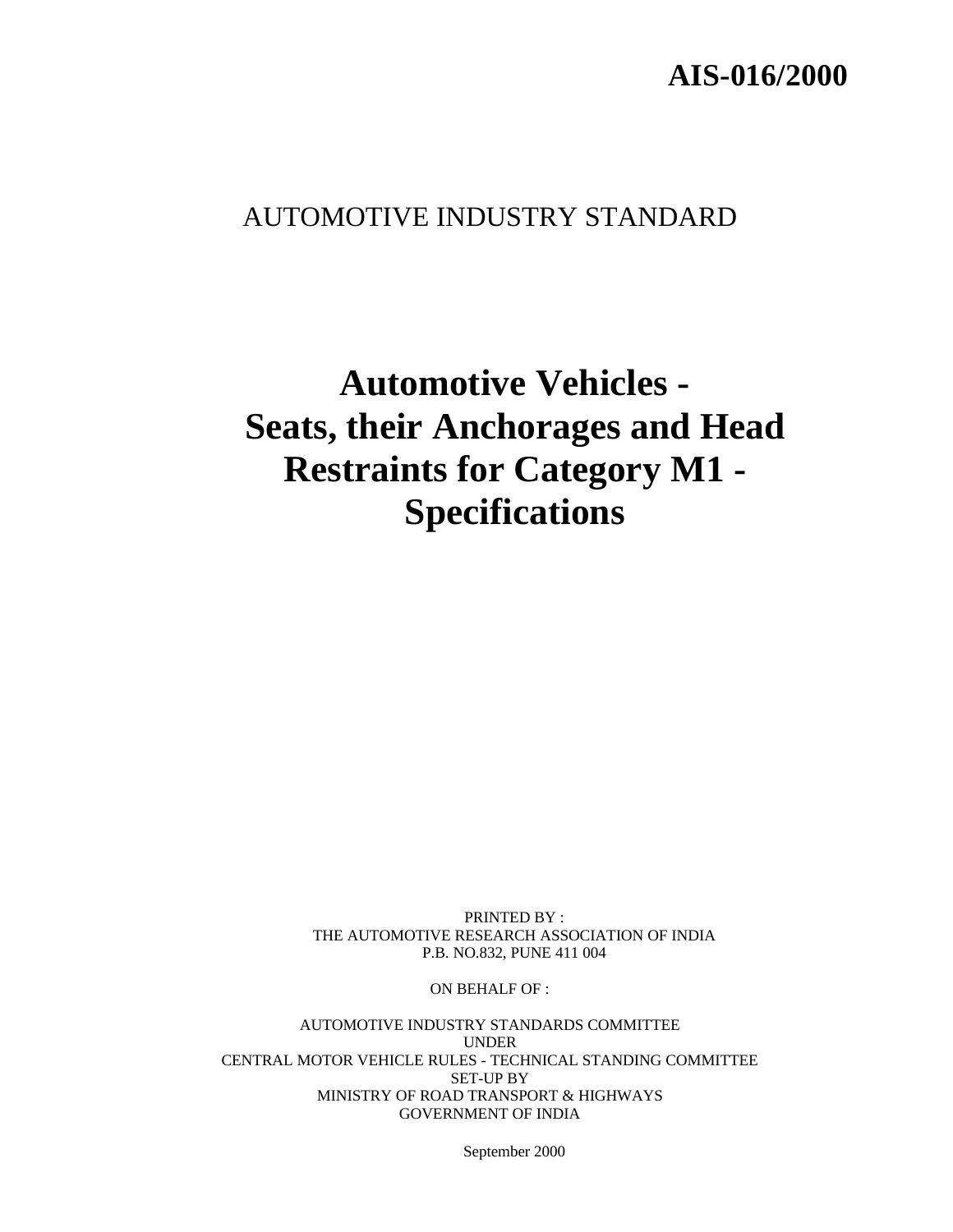## **AIS-016/2000**

# Status chart of the Standard to be used by the purchaser for updating the record

| Sr.<br>No. | Corr-<br>igenda. | Amend-<br>ment | <b>Revision</b> | <b>Date</b> | <b>Remark</b> | Misc. |
|------------|------------------|----------------|-----------------|-------------|---------------|-------|
|            |                  |                |                 |             |               |       |
|            |                  |                |                 |             |               |       |
|            |                  |                |                 |             |               |       |
|            |                  |                |                 |             |               |       |
|            |                  |                |                 |             |               |       |
|            |                  |                |                 |             |               |       |
|            |                  |                |                 |             |               |       |

**General Remarks :**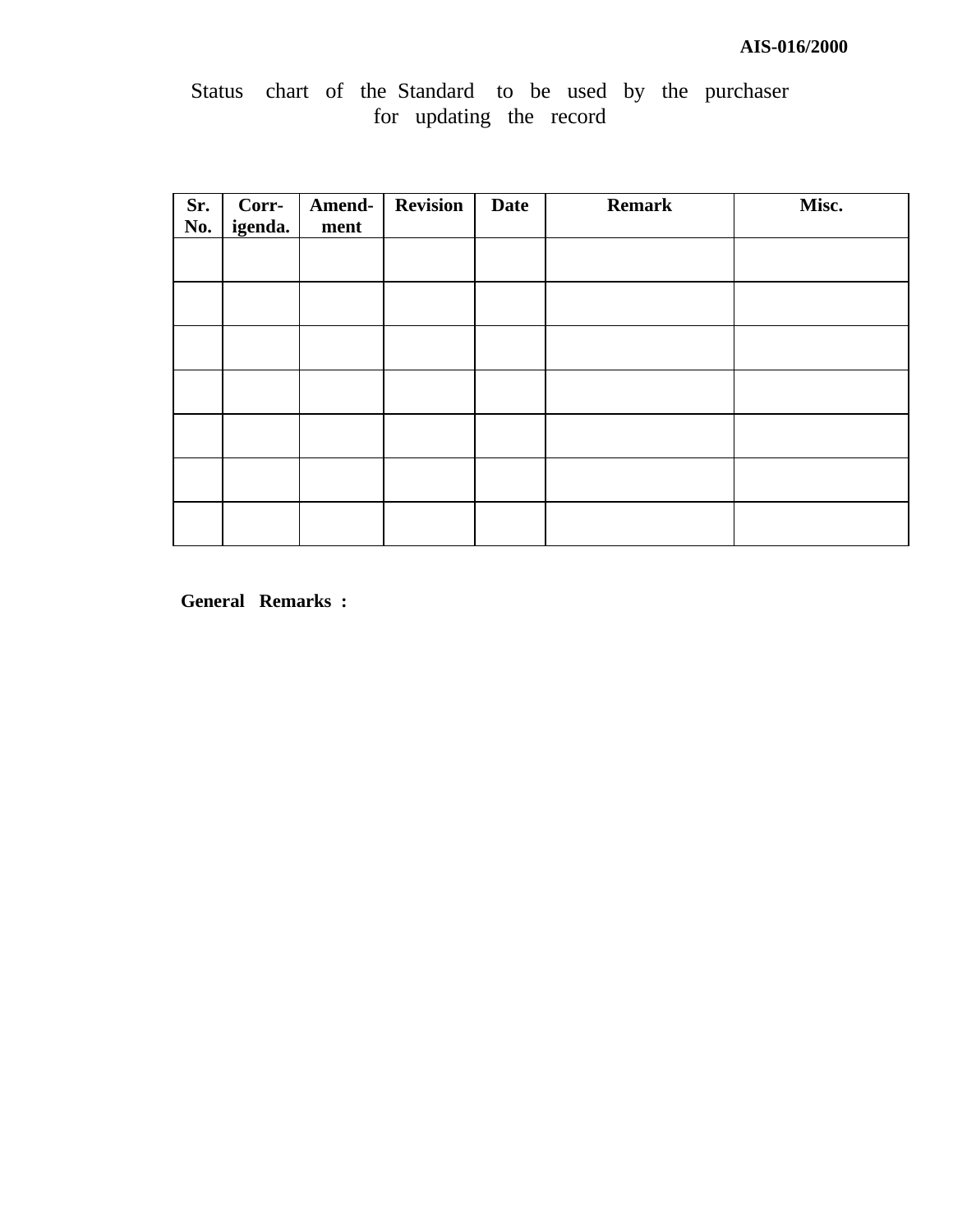#### **Introduction**

The Automotive Industries Standards Committee (AISC) functions under the guidance of CMVR Technical Standing Committee. AISC is setup to assist the Automotive Industry as well as Government of India in the preparation of new standards and review of the existing standards. ARAI acts as the Secretariat for AISC.

Seats, seat belts, seat belt anchorages, etc., are safety critical items for the passenger in case of sudden acceleration/deceleration and accidents. Further, seats and their design, mounting, etc., constitute substantially to the ride comfort of the vehicle users. Presently there are no Indian standards or CMVR covering the seats and related items. AISC identified these as one of the priority items and a series of standards are being drafted by a Panel. This standard is one of them.

This standard on seats for M1 category vehicles is based on ECE R-17.07 (April 2000) and 74/408/EEC as amended by 96/37/EEC. As seen, the ECE R-17 has been amended 7 times and 07 Series of amendments has come into force from January 2000 and this requirement is yet to be covered by EEC. Considering that the requirements of seats is being introduced for the first time in India and Series 07 amendments may require substantial design changes both on the seat and the vehicle; and EEC may also undergo changes as it has been recently introduced, the Panel recommends that implementation of all the requirements except para 5.9 (luggage retention), can be planned earlier while the implementation of 5.9 be given appropriate additional lead time.

The Panel responsible for preparation of the standard is given in Annexure-II.

Annexure-III gives the list of the members of AISC.

**\*\*\*\*\*\*\*\*\*\***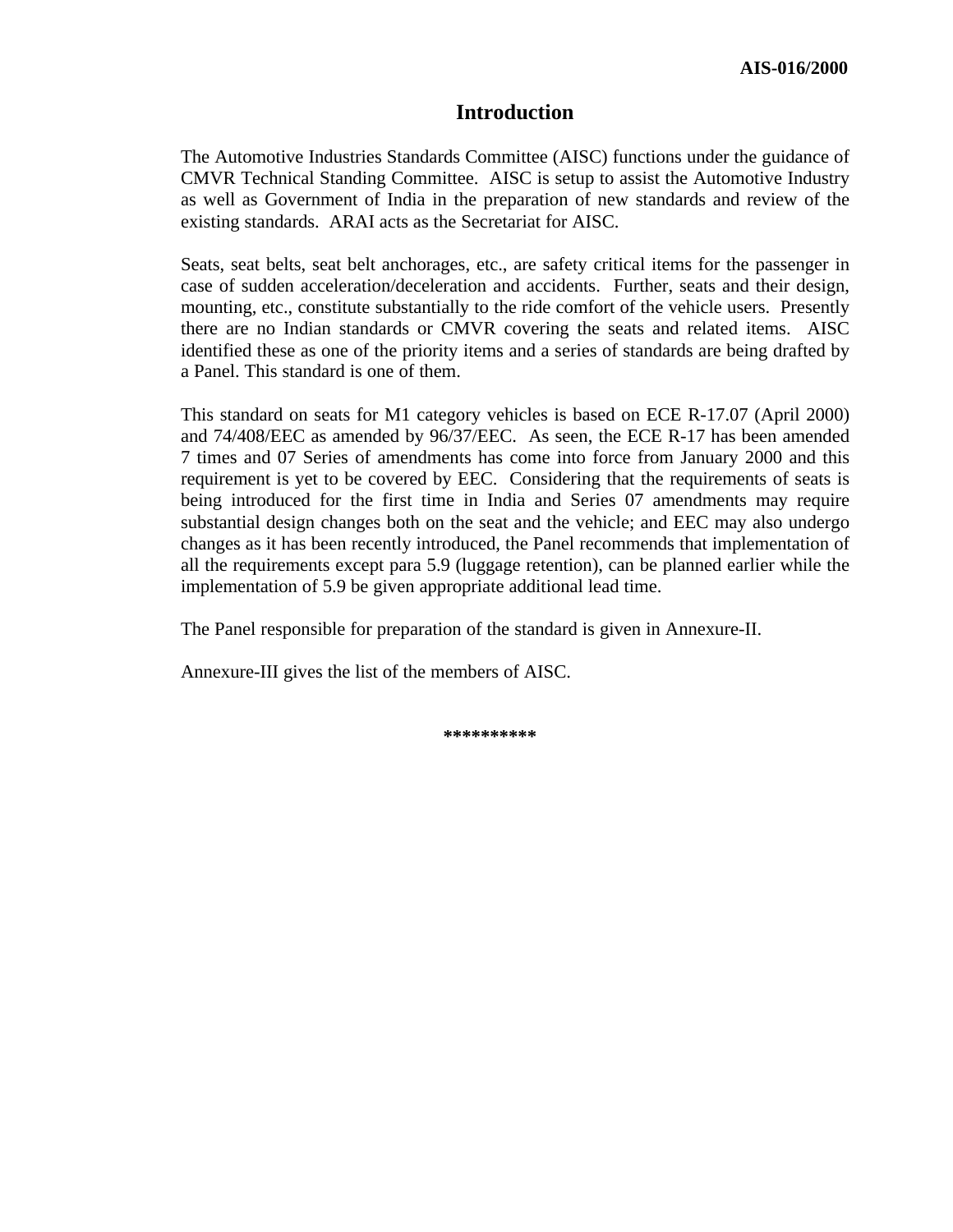## **Automotive Vehicles - Seats, their Anchorages and Head Restraints for Category M1 - Specifications**

#### **1. SCOPE**

- 1.1 This standard specifies the requirements of the strength of the seats and their anchorages, whether or not fitted with head restraints, the characteristics of head restraints and devices intended to protect the occupants from the danger resulting from the displacement of luggage in a frontal impact, of vehicles of category M1.
- 1.2 It does not apply to folding, side-facing or rearward-facing seats, or to any head restraints fitted to these seats.

#### **2. REFERENCES**

- 2.1 The following Indian/ISO Standards are necessary adjunct to this standard :
- 2.1.1 IS:13749-1993 : Automotive vehicle Determination of H-Point Method of Test (under revision)
- 2.1.2 IS:14272 (Part-I)-1995 : Automotive Vehicles Types Terminology
- 2.1.3 ISO:6487-1987 Road Vehicles Measurement Techniques in Impact Test Instrumentation.

#### **3. DEFINITIONS**

For the purposes of this Standard

- 3.1 Approval of a Vehiclemeans the approval of a vehicle type with regard to the strength of the seats and their anchorages , the design of the rear parts of the seat-backs and the characteristics of their head restraints;
- 3.2 Vehicle Type means a category of motor vehicles which do not differ in such essential respects as:
- 3.2.1 The structure, shape, dimensions, materials and the mass of the seats, although the seats may differ in covering and colour; differences not exceeding 5% in the mass of the approved seat type shall not be considered significant;
- 3.2.2 The type and dimensions of the adjustment, displacement and locking systems of the seat-back and seats and their parts;
- 3.2.3 The type and dimensions of the seat anchorages;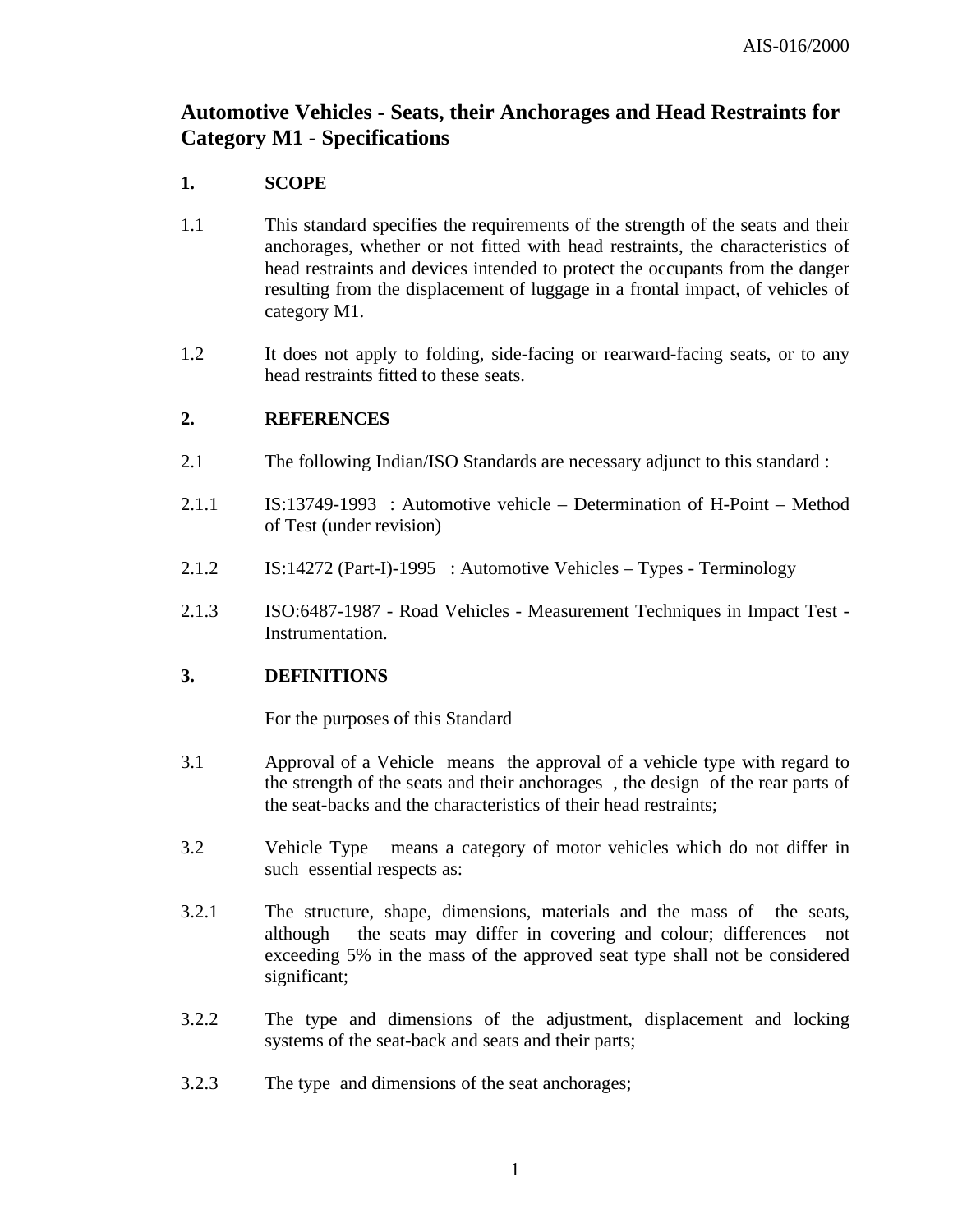- 3.2.4 The dimensions, frame, materials and padding of head restraints, although they may differ in colour and covering;
- 3.2.5 The type and dimensions of the attachments of the head restraints and the characteristics of the part of the vehicle to which the head restraint is attached , in the case of a separate head restraint;
- 3.3 Seat means a structure which may or may not be integral with the vehicle structure complete with trim, intended to seat one adult person. The term covers both an individual seat or part of a bench seat intended to seat one person;
- 3.4 Bench Seat means a structure complete with trim, intended to seat more than one adult person;
- 3.5 Anchoragemeans the system by which the seat assembly is secured to the vehicle structure , including the affected parts of the vehicle structure;
- 3.6 Adjustment System means the device by which the seat or its parts can be adjusted to a position suited to the morphology of the seated occupant. This device may, in particular , permit:
- 3.6.1 Longitudinal displacement;
- 3.6.2 Vertical displacement;
- 3.6.3 Angular displacement;
- 3.7 Displacement System means a device by which the seat or one of its parts can be displaced and / or rotated, without a fixed intermediate position, to permit easy access of occupants to the space behind the seat concerned;
- 3.8 Locking Systems means a device ensuring that the seat and its parts are maintained in the position of use;
- 3.9 Folding Seat means an auxiliary seat intended for occasional use and normally folded;
- 3.10 Transverse Plane means a vertical plane perpendicular to the median longitudinal plane of the vehicle;
- 3.11 Longitudinal Plane means a plane parallel to the median longitudinal plane of the vehicle;
- 3.12 Head Restraint means a device whose purpose is to limit the rearward displacement of an adult occupant's head in relation to his torso in order to reduce the danger of injury to the cervical vertebrae in the event of an accident;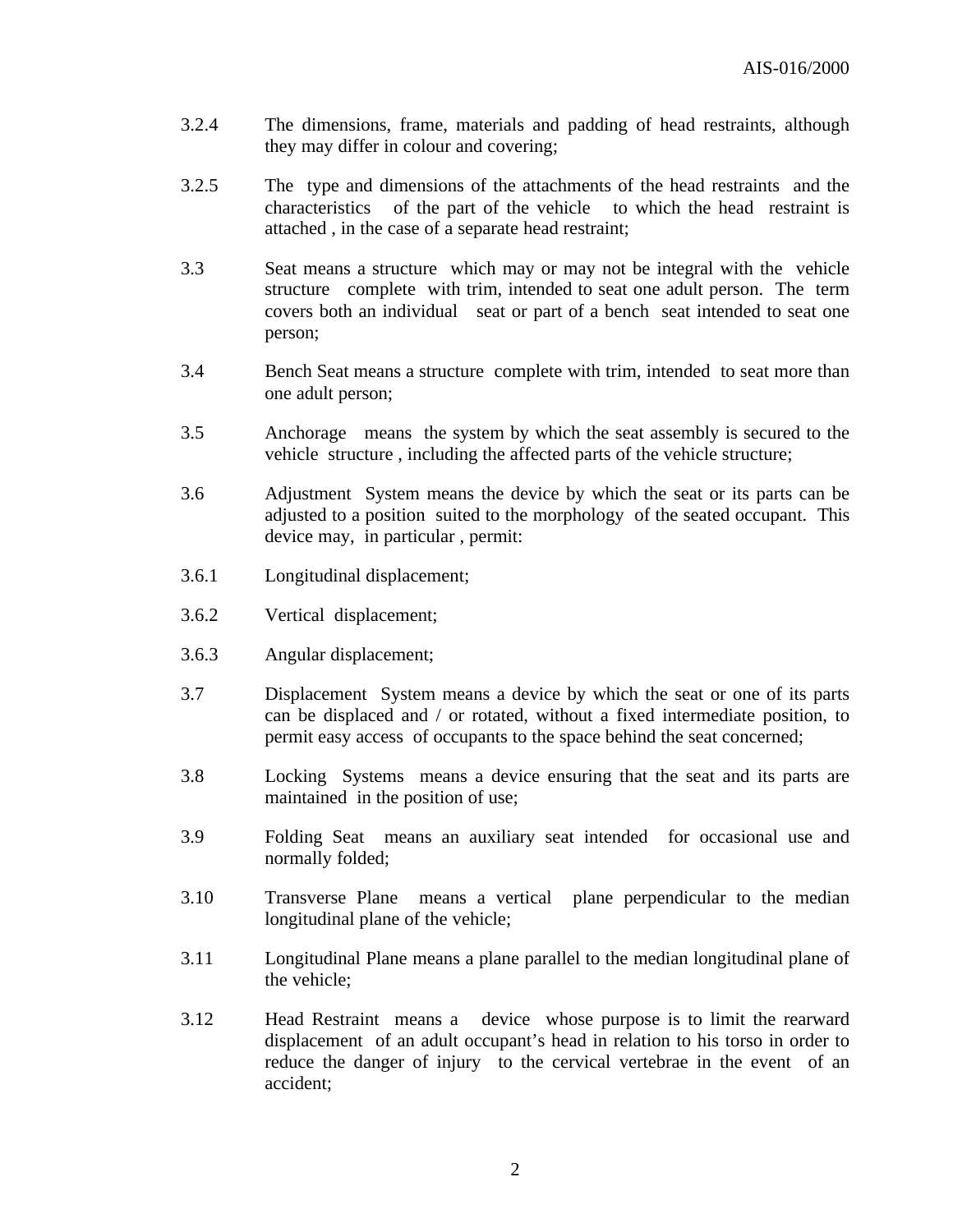- 3.12.1 Integrated Head Restraint means a head restraint formed by the upper part of the seat back. Head restraints meeting the definitions of para 3.12.2 or 3.12.3 below but which can only be detached from the seat or the vehicle structure by the use of tools or by partial or complete removal of the seat covering , meet the present definition;
- 3.12.2 Detachable Head Restraint means a head restraint consisting of a component separable from the seat , designed for insertion and positive retention in the seat – back structure ;
- 3.12.3 Separate Head Restraint means a head restraint consisting of a component separate from the seat, designed for insertion and/or positive retention in the structure of the vehicle;
- 3.13 R-Point or the seating reference point means the design point defined by the manufacturer which has co-ordinates determined in relation to the vehicle structure and corresponds to the theoretical positions of the point of torso/legs rotation for the lowest and the most rearmost normal driving position or position of use given to each seat provided by the vehicle manufacturer (Ref. Fig.1).
- 3.14 Torso Reference Line of the manikin is a straight line passing through the joint between the leg and the pelvis and the theoretical joint between the neck and thorax (Ref. Fig.1).
- 3.15 Partitioning System means parts or devices which, in addition to the seat backs, i.e. intended to protect the occupants from displaced luggage, in particular, a partitioning system may be constituted by netting or wire mesh located above the level of the seat backs in their upright or folded down position.

#### **4 REQUIREMENTS**

- 4.1 General Requirements Applicable to All Seats of Vehicles of Category M1
- 4.1.1 Every adjustment and displacement system provided shall incorporate a locking system, which shall lock automatically. Locking systems for armrests or other comfort devices are not necessary unless the absence of such devices will cause additional risk of injury to the occupants of a vehicle in the event of a collision.
- 4.1.2 The unlocking control for a device as referred to in para 3.8 shall be placed outside of the seat and accessible from the door. It shall be easily accessible to the occupant of the seat immediately behind the seat concerned, in case the entry to the rear seat is through the front door.
- 4.1.3 The rear parts of seats situated in area 1, defined in para 5.8.2 shall pass the energy dissipation test prescribed in para 5.8. This requirement is deemed to be met if in the tests carried out by the procedure specified in para 5.8, the deceleration of the head form does not exceed 80 g continuously for more than 3 ms. Moreover, no dangerous edge shall protrude out during or after the test.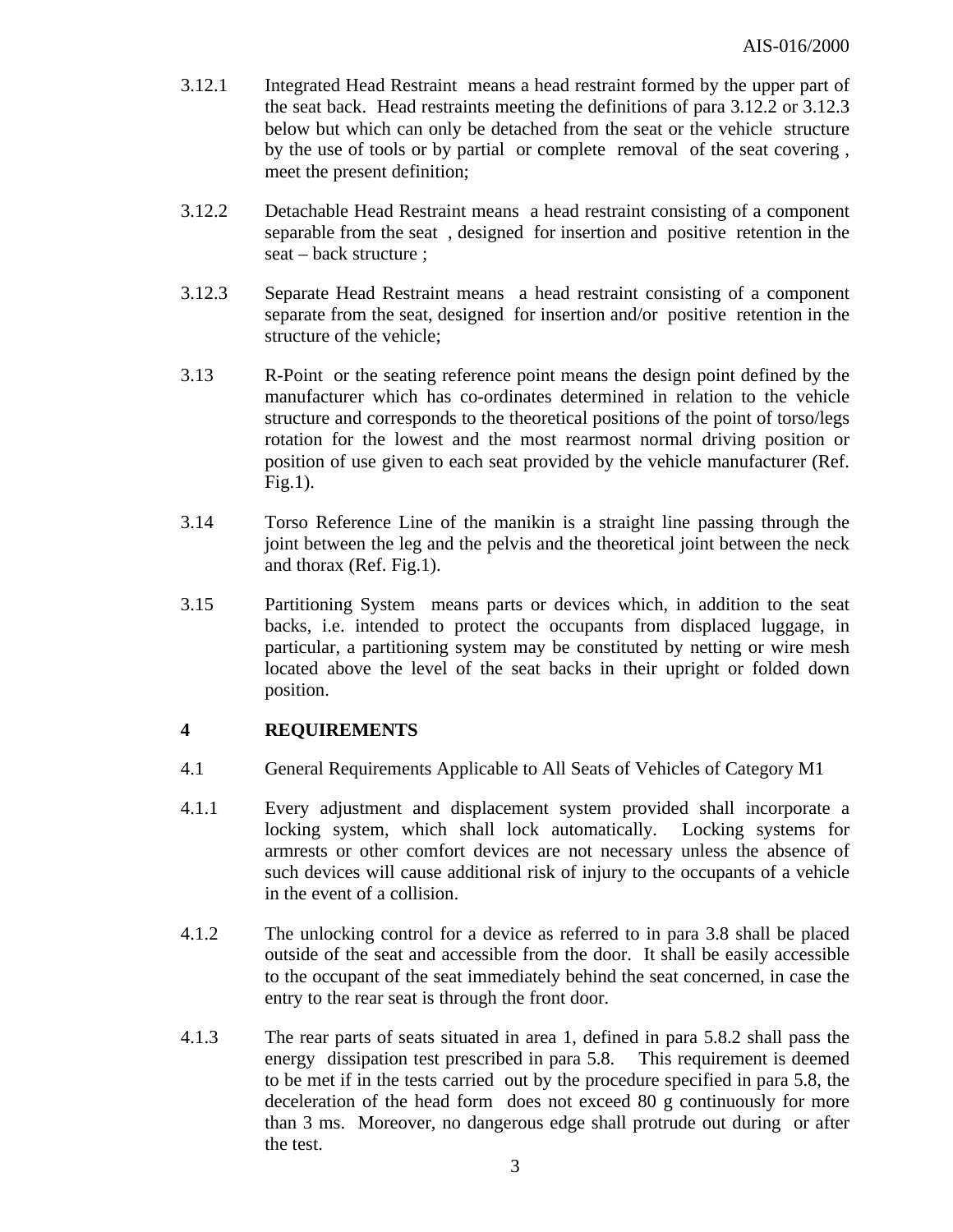- 4.1.4 The requirements of para 4.1.3 shall not apply to rearmost seats and back-toback seats.
- 4.1.5 The surface of the rear parts of the seats shall exhibit no dangerous roughness or sharp edges likely to increase the risk of severity of injury to the occupants. This requirement is considered as satisfied if the surface of the rear parts of seats tested in the conditions specified in para 5.1 exhibit radii of curvature not less than;

2.5 mm in area 1 (para 5.8.2) 5.0 mm in area 2 (para 5.8.3) 3.2 mm in area 3 (para 5.8.4)

- 4.1.6 This requirement does not apply to :
- 4.1.6.1 The parts of the different areas exhibiting a projection of less than 3.2 mm from the surrounding surface, which shall exhibit blunted edges, provided that the height of the projection is not more than half its width;
- 4.1.6.2 Rearmost seats and back-to-back seats;
- 4.1.6.3 Rear parts of seats situated below a horizontal plane passing through the lowest R point in each row of seats (where rows of seats have different heights, starting from the rear, the plane shall be turned up or down forming a vertical step passing through the R point of the row of seats immediately in front);
- 4.1.6.4 Parts such as "flexible wire mesh"
- 4.1.7 In area 2, defined in para 5.8.3, surfaces may exhibit radii less than 5 mm, but not less than 2.5 mm provided that they pass the energy dissipation test prescribed in para 5.8. Moreover, these surfaces must be padded to avoid direct contact of the head with the seat frame structure.
- 4.1.8 If the areas defined above contain parts covered with material softer than 50 Shore A hardness, the above requirements, with the exception of those relating to the energy-dissipation test prescribed in para 5.8 shall apply only to the rigid parts.
- 4.1.9 A head restraint shall be mounted on every outboard front seat. Seats fitted with head restraints intended for fitment in other seating positions and other categories of vehicles may also be tested according to this standard.
- 4.2 Special Requirements for Seats Fitted or Capable of being Fitted with Head Restraints
- 4.2.1 The presence of the head restraint must not be an additional cause of danger to occupants of the vehicle. In particular, it shall not in any position of use exhibit any dangerous roughness or sharp edge liable to increase the risk or seriousness of injury to the occupants.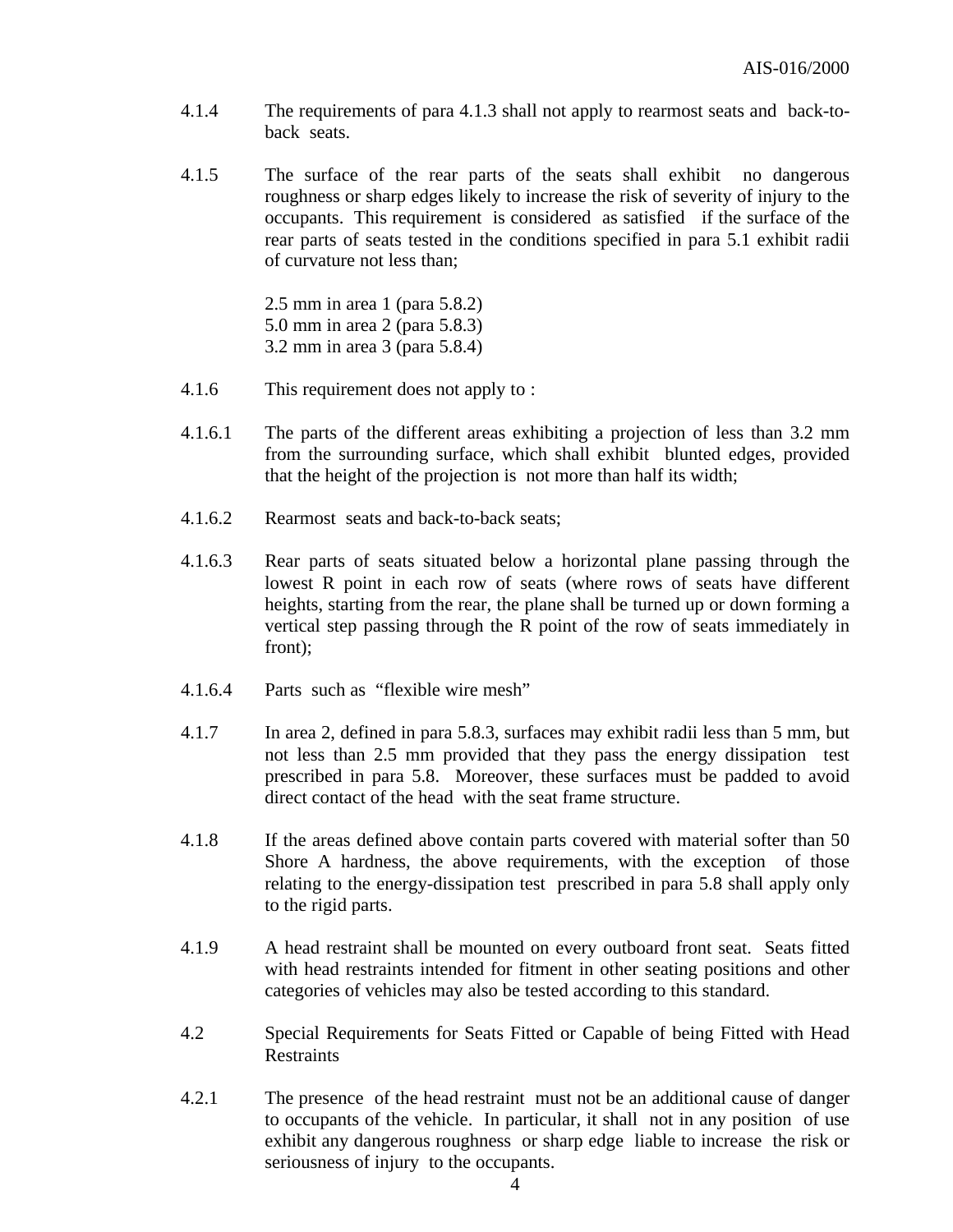- 4.2.2 Parts of the front and rear faces of the head restraints situated in area 1, as defined in para 5.8.2 shall pass the energy absorption test. This requirement is deemed to be met, if in the tests carried out by the procedure specified in para 5.8, the deceleration of the head form does not exceed 80 g continuously for more than 3 ms. Moreover, no dangerous edge should protrude out during or after the test.
- 4.2.3 Parts of the front and rear faces of the head restraints situated in area 2 , as defined in para 5.8.3.2, shall be so padded as to prevent any contact of the head with the components of the structure and shall meet the requirements of para 4.1.3 applicable to the rear parts of seats situated in area 2.
- 4.2.4 The requirements of para 4.2.2 and 4.2.3, shall not apply to parts of rear faces of head restraints designed to be fitted to seats behind which no seat is provided.
- 4.2.5 The head restraint shall be secured to the seat or to the vehicle structure in such a way that no rigid and dangerous parts project from the padding of the head restraint or from its attachment to the seat-back as a result of the pressure exerted by the head form during the test.
- 4.2.6 In the case of a seat fitted with a head restraint, the provisions of para 4.1.3 may, after agreement of the test agency, be considered to be met if the seat fitted with its head restraint complies with the provisions of para 4.2.2.
- 4.2.7 In the case of a seat capable of being fitted with a head restraint, the provisions of para 4.1.3 and 4.2.2 above shall be verified.
- 4.3 Requirements of Seat Back, Seat Anchorage and the Adjustment, Locking and Displacement Systems
- 4.3.1 No failure shall occur in the seat frame or in the seat anchorage, the adjustment and displacement systems or their locking devices during or after the tests prescribed in para 5.2 and 5.3. Permanent deformation, including ruptures, may be accepted, provided that these do not increase the risk of injury in the event of collision and the prescribed loads were sustained.
- 4.3.2 No release of the locking systems shall occur during the tests described in para 5.3
- 4.3.3 After the tests, the displacement systems intended for permitting or facilitating the access of occupants must be in working order - they must be capable, at least once, of being unlocked and must permit the displacement of the seat or the part of the seat for which they are intended.
- 4.3.4 Any other displacement as well as adjustment and their locking systems are not required to be in working order, after the tests.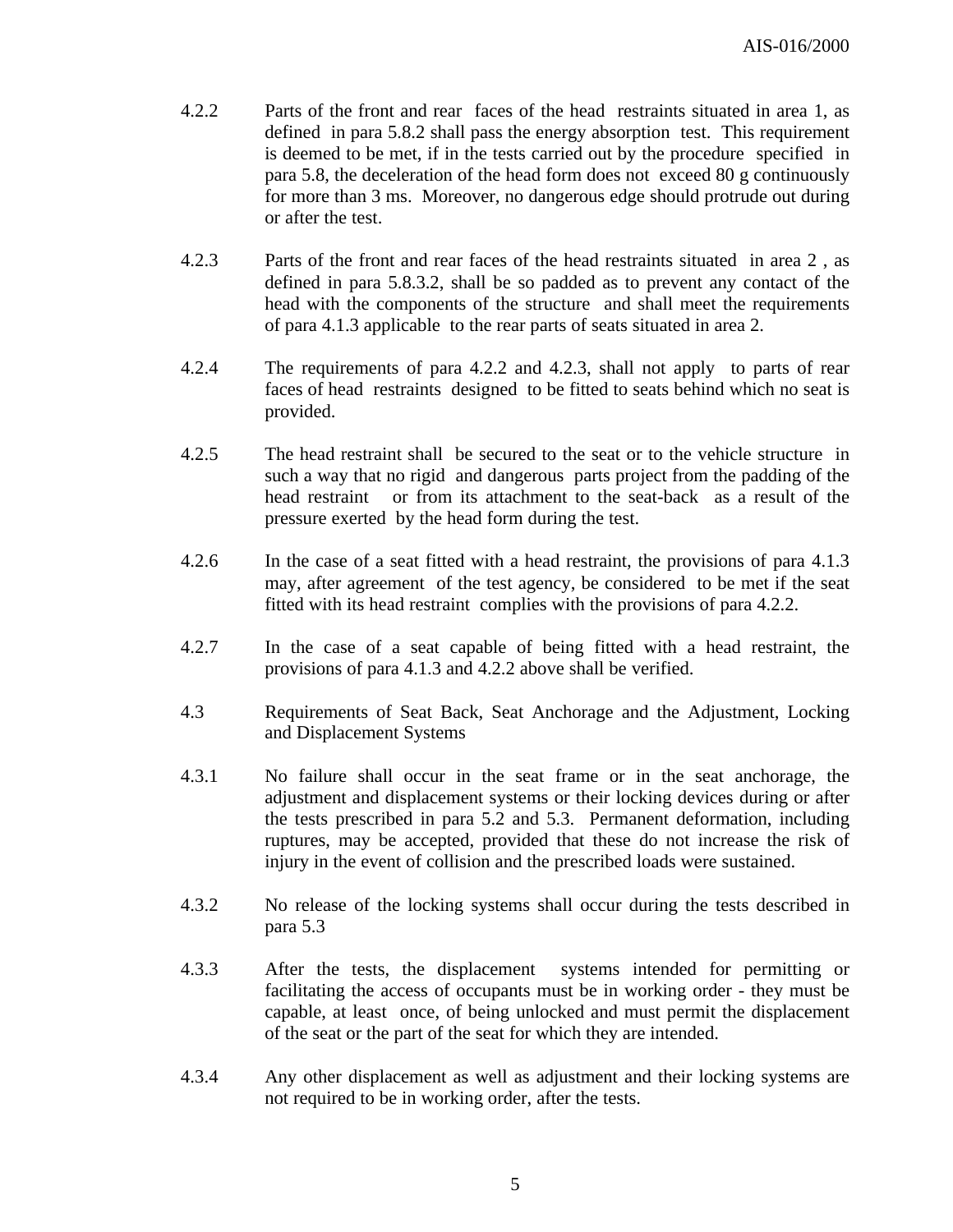- 4.3.5 In the case of seats provided with the head restraints, the strength of the seat back and its locking devices is deemed to meet the requirements set out in para 5.2 when, after testing in accordance with para 5.4.2.8, no breakage of the seat or seat-back has occurred. Otherwise, it must be shown that the seat is capable of meeting the test requirements set out in para 5.2. In the case of bench seats with more places to sit than head restraints, the test described in para 5.2 shall be carried out.
- 4.4 Height of Head Restraints
- 4.4.1 The height of head restraints shall be measured as described in para 5.5 below
- 4.4.2 For head restraints not adjustable for height, the height shall be not less than 750 mm in the case of front seats and 700 mm in the case of other seats.
- 4.4.3 For Head Restraints Adjustable for Height
- 4.4.3.1 The height shall be not less than 750 mm in the case of front seats and 700 mm in the case of other seats; this value shall be obtained in any one position between the highest and the lowest position to which adjustment is possible.
- 4.4.3.2 In the case of seats other than the front seats, the head restraints may be such that they can be displaced to a position resulting in a height of less than 700 mm, provided that such position is clearly recognisable to the occupant as not being included for the use of the head restraint.
- 4.4.3.3 In the case of front seats, head restraints may be such that they can be automatically displaced when the seat is not occupied, to a position resulting in a height upto 700 mm, provided that they automatically return to the position of use when the seat is occupied.
- 4.4.4 The dimensions mentioned in para 4.4.2 and 4.4.3.1 above may be less than 750 mm in the case of front seats and 700 mm in the case of other seats to leave adequate clearance between the head restraint and the interior surface of the roof, the windows or any part of the vehicle structure. However, the clearance shall not exceed 25 mm. In the case of seats fitted with displacement and/or adjustment systems, this shall apply to all seat positions.
- 4.5 Width of Head Restraint

The width of the head restraint shall be such as to provide appropriate support for the head of a person normally seated. As determined according to the procedure described in para 5.6, the head restraint shall cover an area extending not less than 85 mm to each side of the vertical median plane of the seat for which the head restraint is intended.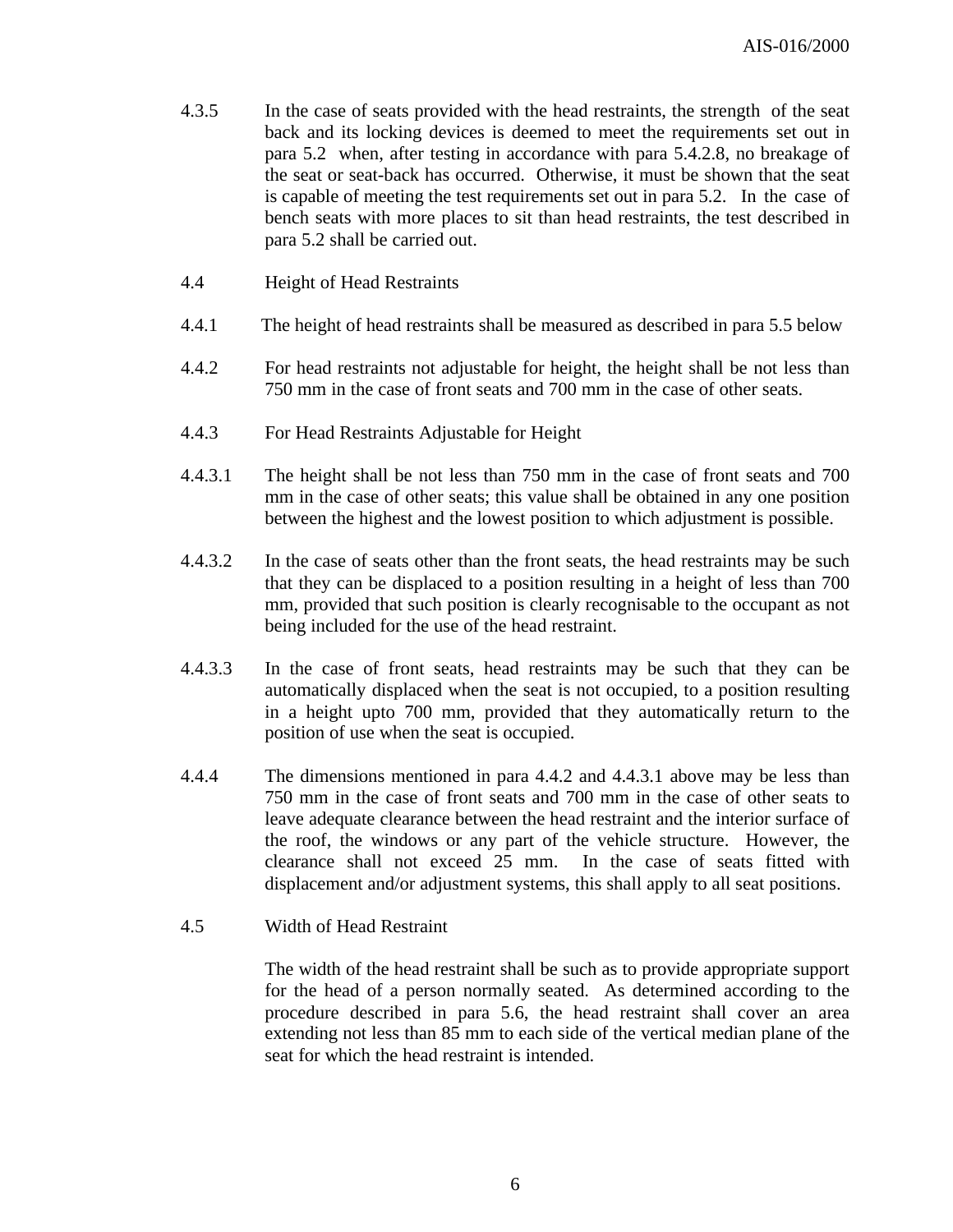#### 4.6 Requirements of Head Restraint Gaps

- 4.6.1 There shall be no gap of more than 60 mm between the seat-back and the head restraint in the case of a device not adjustable for height. If the head restraint is adjustable for height, it shall, in its lowest position, be not more than 25 mm from the top of the seat back. In the case of seats or bench seats adjustable in height provided with separate head restraints, this requirement shall be verified for all the positions of the seat or bench seat.
- 4.6.2 In the case of head restraints integral with the seat-back, the area to be considered is :
- 4.6.2.1 Above a plane perpendicular to the reference line at 540 mm from the R point.
- 4.6.2.2 Between the two vertical longitudinal planes passing at 85 mm on either side of the reference line. In this area, one or more gaps which regardless of their shape can show a distance "a" (refer Fig.2 and Fig.3) of more than 60 mm when measured as described in para 5.7 below, are permitted provided that, after the additional test under para 5.4.2.5 below, the requirements of para 4.7 below are still met.
- 4.6.2.3 In the case of head restraint adjustable for height, one or more gaps, which regardless of their shape can show a distance "a" (refer Fig.2 and Fig.3) of more than 60 mm when measured as described in para 5.7, are permitted on the part of the device serving as a head restraint provided that, after the additional test under para 5.4.2.5, the requirements of para 4.7 are still met.
- 4.7 Requirements of Head Restraint Performance
- 4.7.1 The head restraint and its anchorage shall be such that the maximum backward displacement X of the head permitted by the head restraint and measured in conformity with the static procedure laid down in para 5.4.2, is less than 102 mm.
- 4.7.2 The head restraint and its anchorage shall be strong enough to bear without breakage the load specified in para 5.4.2.8. In the case of head restraints integral with the seat back, the requirements of this para shall apply to the part of the seat back structure situated above a plane perpendicular to the reference line at 540 mm from the R point.
- 4.7.3 If the head restraint is adjustable, it shall not be possible to raise it beyond the maximum operational height except by deliberate action on the part of the user, distinct from any act necessary for its adjustment.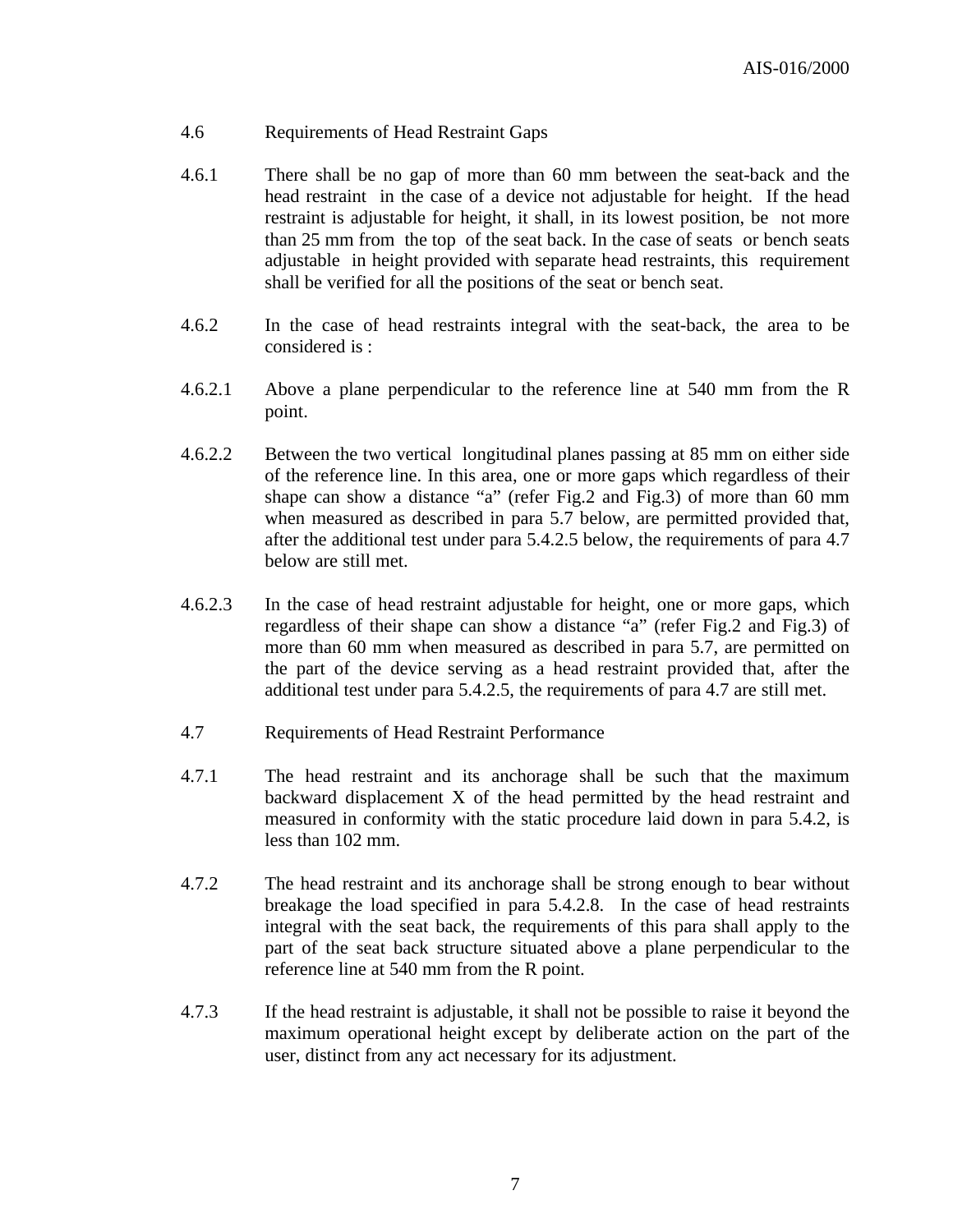- 4.8 Requirements Regarding the Protection of Occupants from Displaced Luggage
- 4.8.1 Seat Backs

Seat backs and/or head restraints located such that they constitute the forward boundary of the luggage compartment, all seats being in place and in the normal position of use as indicated by the manufacturer, shall have sufficient strength to protect the occupants from displaced luggage in a frontal impact. This requirement is deemed to be met if, during and after the test described in para 5.9, the seat backs remain in position and the locking mechanisms remain in place. However, the deformation of the seat backs and their fastenings during the test is permitted, provided that the forward contour of the tested seat back and/or head restraint does not move forward of a transverse vertical plane which passes through a point of 150 mm forward of the R point of the seat in question, excluding the rebound phase(s) of the test blocks. All measurements shall be taken in the longitudinal median plane of the corresponding seat or seating position for each seating position constituting the forward boundary of the luggage compartment. In case of the head restraint systems, the measurements of the forward contour shall be taken for all rigid parts according to the provisions of para 4.1.8. During the test described in para 5.9, the test blocks shall remain behind the seat back(s) in question.

- 4.8.2 Partitioning Systems
- 4.8.2.1 At the request of the vehicle manufacturer, the test described in para 5.9, may be carried out with the partitioning systems in place, if these systems are fitted as standard equipment for the particular type of vehicle.

Partitioning systems, netting wire mesh located above the seat backs in their normal position of use, shall be tested according to para 5.9.3.4.

- 4.8.2.2 This requirement is deemed to be met if, during the test, the partitioning systems remain in position. However, the deformation of the seat backs and their fastenings during the test is permitted, provided that the forward contour of the parts of the tested seat back and/or head restraint(s), that are harder than 50 shore A, does not move forward of a transverse vertical plane which passes through a point of 150 mm forward of R point of the seats in question, for the parts of the head restraint and a point of 100 mm forward of R point of the seats in question, for the parts of seat back excluding the rebound phases of the test blocks. All measurements shall be taken in the longitudinal median plane of the corresponding seat or seating position for each seating position constituting the forward boundary of the luggage compartment.
- 4.8.2.3 After the test, no sharp or rough edges likely to increase the danger or severity of injuries of the occupants shall be present.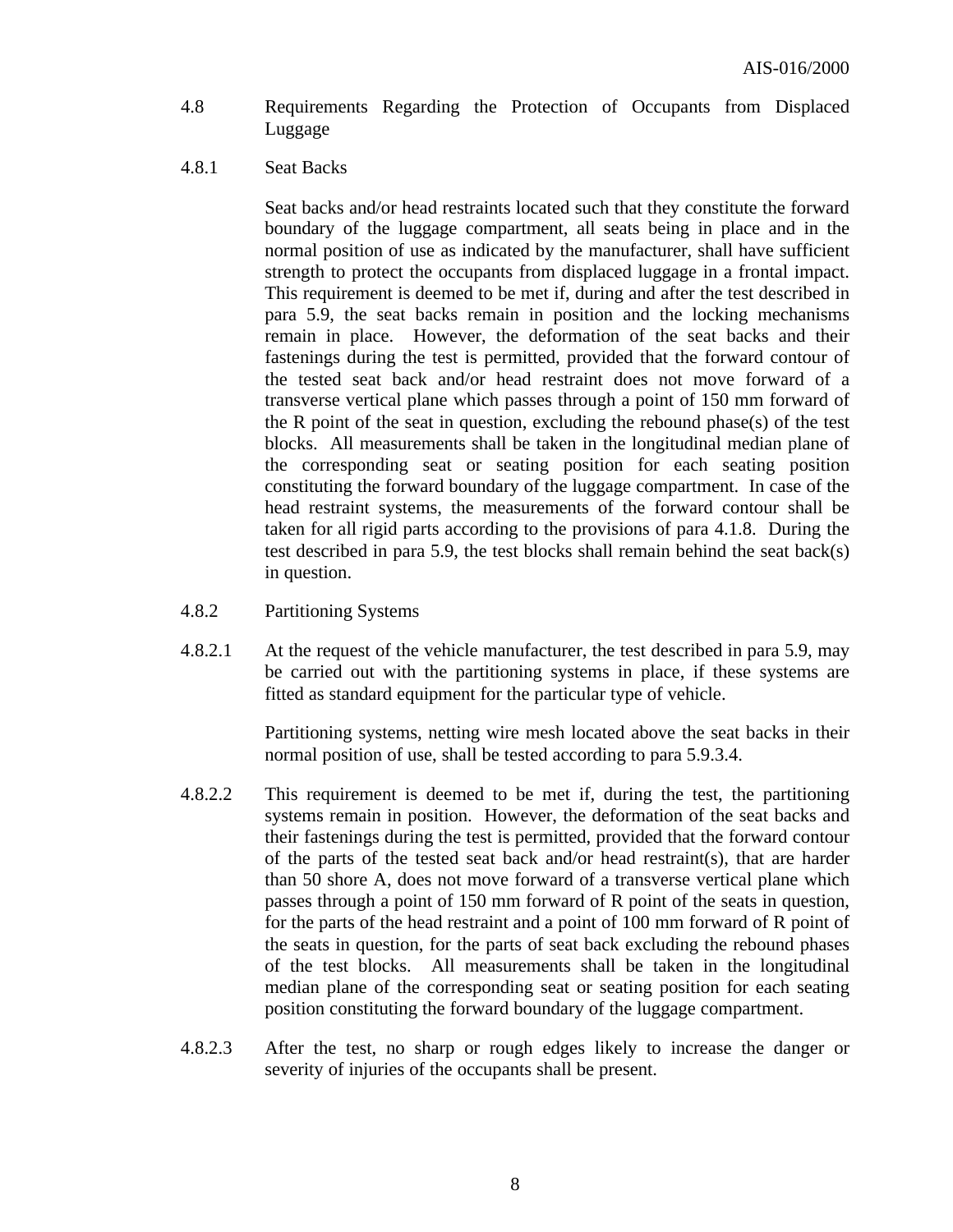#### 4.8.3 Head Restraints

Head restraints fitted as standard equipment for the particular type of vehicle shall be considered as part of the partitioning system during the tests described in para 5.9.

4.8.4 The requirements mentioned in para 4.8.1 and 4.8.2 above shall not apply to luggage retention systems which are activated automatically in case of an impact. The manufacturer shall demonstrate to the satisfaction of the test agency that the protection offered by such systems is equivalent to that described in para 4.8.1 and 4.8.2.

#### **5. TESTS**

- 5.1 General Specifications Applicable to all Tests
- 5.1.1 The seat-back, if adjustable, shall be locked in a position corresponding to a rearward inclination as close as possible to 25° from the vertical of the torso reference line of the manikin described in IS:13749-1993, unless otherwise specified by the manufacturer.
- 5.1.2 When a seat, its locking mechanism and its installation are identical or symmetrical with respect to another seat on the vehicle, the test agency may test only one such seat.
- 5.1.3 In the case of seats with adjustable head restraints, the tests shall be conducted with the head restraints placed in the most unfavourable position (generally, the highest position) allowed by its adjusting system.
- 5.1.4 Technical specifications of the seats, its anchorages and head restraints as specified in Annexure-I of this standard, should be provided by the vehicle manufacturer for evaluation as per the requirements of this standard.
- 5.2 Test of Strength of the Seatback and its Adjustment Systems

A force producing a moment of 530 Nm in relation to R point shall be applied longitudinally and rearwards to the upper part of the seat back frame through a component simulating the back of the manikin described in IS:13749-1993. In the case of a bench seat, where part or all of the supporting frame (including that of the head restraints) is common to more than one seating position, the test shall be conducted simultaneously for all those seating positions.

5.3 Test of Strength of the Seat Anchorage and the Adjustment, Locking and Displacement Systems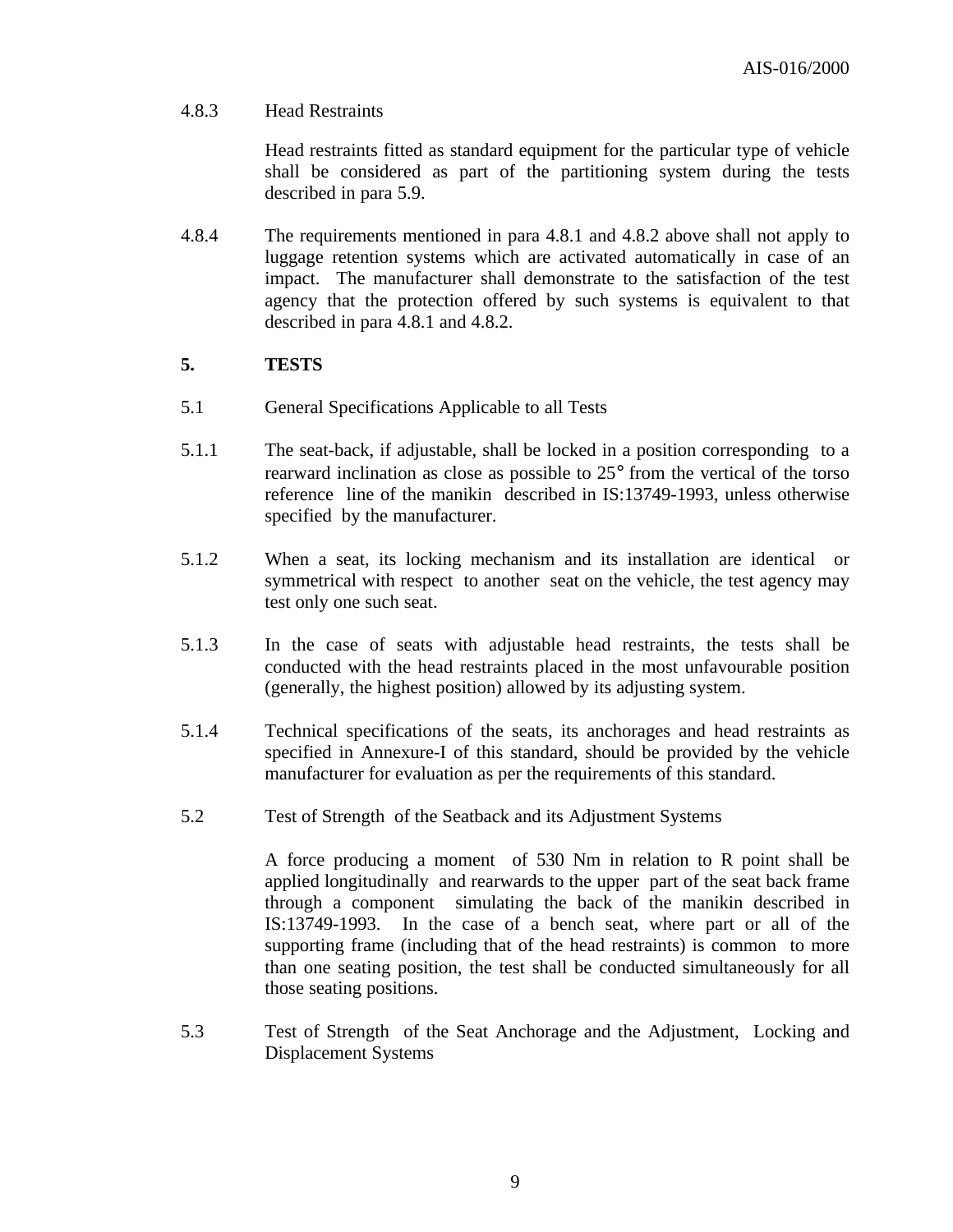#### 5.3.1 Requirements

A longitudinal horizontal deceleration of not less than 20 g shall be applied for 30 milliseconds in the forward and rearward directions to the whole shell of the vehicle one after the other, in accordance with the requirements of para 5.3.3. At the request of the manufacturer, the test pulse described in Fig.4 may be used alternatively.

- 5.3.2 Test Set-up
- 5.3.2.1 The requirements of para 5.3.1 shall be verified for all positions of the seat. In the case of seats fitted with an adjustable head restraint, the test shall be conducted with the head restraints placed in the most unfavourable position (generally the highest position) allowed by its adjusting system. During the test, the seat shall be so positioned that no external factor shall prevent the release of the locking systems.
- 5.3.2.2 These conditions shall be considered to be met if the seat is tested after being adjusted in the following positions :
- 5.3.2.2.1 The longitudinal adjustment is fixed one notch or 10 mm rearward of the most forward normal driving position or position of use as indicated by the manufacturer (for seats with independent vertical adjustment, the cushion shall be placed in its highest position);
- 5.3.2.2.2 The longitudinal adjustment is fixed one notch or 10 mm forward of the most rearward normal driving position or position of use as indicated by the manufacturer (for seats with independent vertical adjustment, the cushion shall be placed in its lowest position), and, where appropriate, in accordance with the requirements of para 5.3.2.3.
- 5.3.2.3 In cases where the arrangement of the locking system is such that, in a seat position other than those defined in para 5.3.2.2, the distribution of the forces on the locking devices and seat anchorages would be less favourable than either of the configurations defined in para 5.3.2.2, the tests shall be conducted for the least favourable seating position.
- 5.3.3 Test Procedure for Resistance to Inertia Effects
- 5.3.3.1 The seats to be tested shall be mounted on the vehicle body for which they are designed. This vehicle body shall be firmly anchored on a test trolley as prescribed in the following para.
- 5.3.3.2 The method used for anchoring the vehicle body on the test trolley shall not result in a reinforcement of the seat anchorages.
- 5.3.3.3 The seats and their parts shall be adjusted and locked as prescribed in para 4.1.1. and in one of the positions described in para 5.3.2.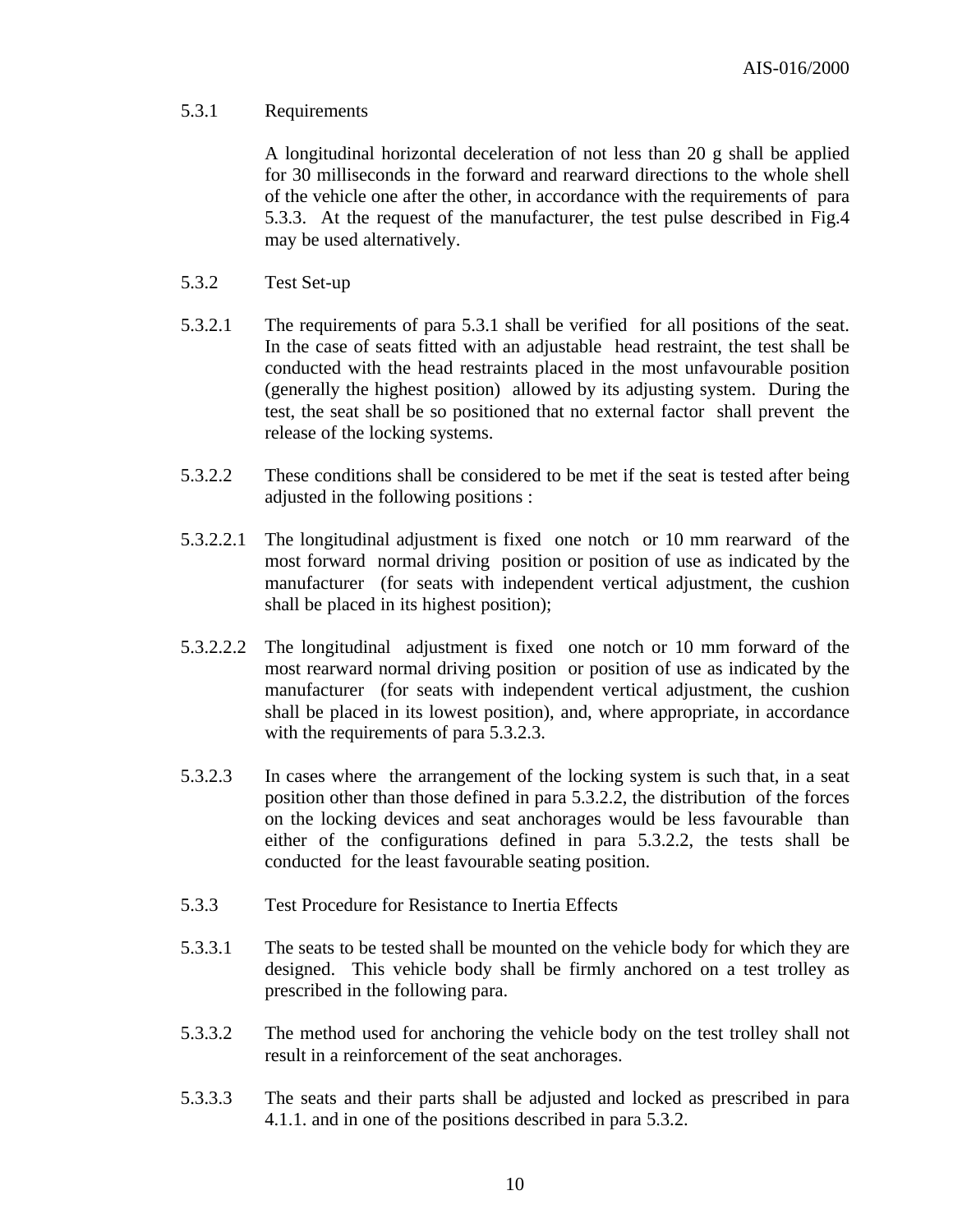- 5.3.3.4 If the seats of a group do not present essential differences in the sense of para 3.2, the tests prescribed in para 5.3.1 may be carried out with one seat adjusted to its foremost position and the other seat adjusted to its rearmost position.
- 5.3.3.5 The trolley deceleration is measured with data channels of frequency class CFC 60 corresponding to the characteristics of International Standard ISO:6487-1980.
- 5.3.4 The test conditions of para 5.3.1 shall be considered to be satisfied if, at the request of the manufacturer, they are replaced by a collision test of the complete vehicle in running order against a rigid barrier as laid down in para 5.3.5. In this case, the seat shall be adjusted for the least favourable conditions of distribution of stresses in the anchorages system as provided for in para 5.1.1 and 5.3.2.
- 5.3.5 Collision Test of the Complete Vehicle Against a Rigid Barrier
- 5.3.5.1 The barrier shall consists of a block of reinforced concrete of not less than 3 m width, not less than 1.5 m height and not less than 0.6 m thickness. The front face shall be perpendicular to the final part of the run-up track and shall be covered with plywood boards  $19 \pm 1$  mm thick. At least 90 tons of earth shall be compressed behind the block of reinforced concrete. The barrier of reinforced concrete and earth may be replaced by obstacles having the same front surface, provided that they give equivalent results.
- 5.3.5.2 At the moment of impact the vehicle shall run free. It shall reach the obstacle on a course perpendicular to the collision wall; the maximum lateral misalignment allowed between the vertical median line of the front of the vehicle and the vertical median line of the collision wall shall be  $+30$  cm; at the moment of impact the vehicle shall no longer be subjected to the action of any additional steering or propelling device. The speed on impact shall be between 48 km/h and 53 km/h.
- 5.3.5.3 The fuel feed system shall be filled to at least 90% of its capacity with fuel or an equivalent liquid.
- 5.4 Test of the Performance of the Head Restraint
- 5.4.1 Test Set-up
- 5.4.1.1 If the head restraint is adjustable, it shall be placed in the most unfavourable position (generally the highest position ) allowed by its adjustment system.
- 5.4.1.2 In the case of a bench seat, where part or all of the supporting frame (including that of the head restraints) is common to more than one seating position, the test shall be conducted simultaneously for all those seating positions.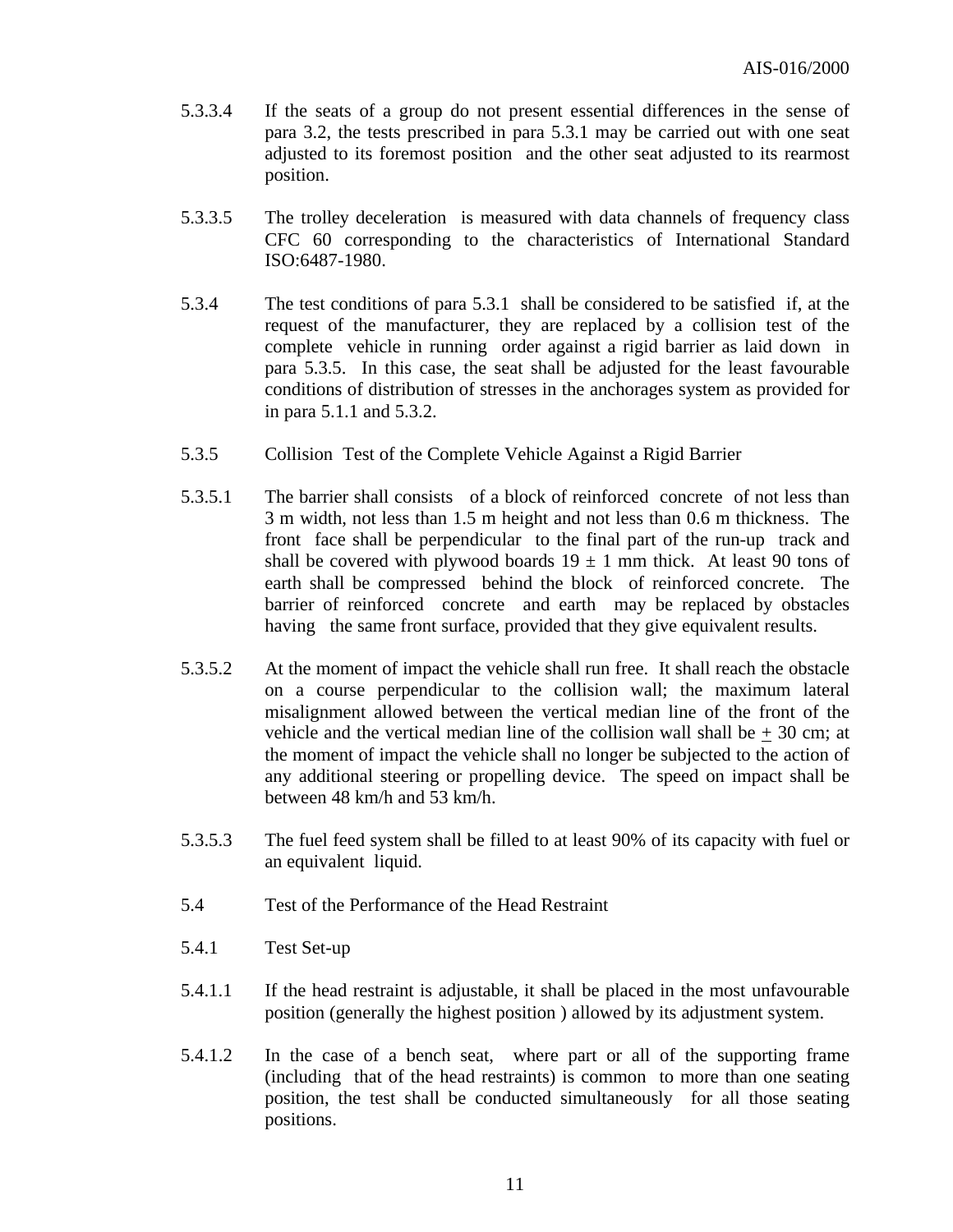#### 5.4.2 Test Procedure

- 5.4.2.1 All lines including the projections of the reference line, shall be drawn in the vertical median plane of the seat or seating position concerned (see Fig.1).
- 5.4.2.2 The displaced reference line is determined by applying to the part simulating the back of the manikin referred to in IS:13749-1993, an initial force producing a rearward moment of 373 Nm about the R point.
- 5.4.2.3 By means of a spherical head form 165 mm in diameter, an initial force producing a moment of 373 Nm about the R point is applied at right angles to the displaced reference line at a distance of 65 mm below the top of the head restraint, the reference line being kept in its displaced position in accordance with para 5.4.2.2.
- 5.4.2.4 If the presence of the gaps prevents the application of the force prescribed in para 5.4.2.3 at 65 mm from the top of the head restraint, the distance may be reduced so that the axis of the force passes through the center line of the frame element nearest to the gap.
- 5.4.2.5 In the cases described in para 4.6 and 4.7 above, the test shall be repeated by applying to each gap, using a sphere of 165 mm in diameter, a force passing through the center of gravity of the smallest of the sections of the gap, along transversal plane parallel to the reference line, and reproducing a moment of 373 Nm about the R point.
- 5.4.2.6 The tangent Y to the spherical head form, parallel to the displaced reference line is determined.
- 5.4.2.7 The distance X, provided for in para 4.7 above, between the tangent Y and the displaced reference line is measured.
- 5.4.2.8 To check the strength of the head restraint, the initial load specified in para 5.4.2.3 and 5.4.2.5 are increased to 890 Nm unless the breakage of the seat or seat-back occurs earlier.
- 5.5 Determination of the Height of the Head Restraint (see Fig.5)
- 5.5.1 All lines, including the projection of the reference line, shall be drawn in the vertical median plane of the seat or seating position concerned, the intersection of such plane with the seat determining the contour of the head restraint and of the seat back (see Fig.5).
- 5.5.2 The manikin referred to in IS:13749-1993 shall be placed in a normal position on the seat.
- 5.5.3 The projection of the reference line of the manikin shown in IS:13749-1993 is then, in the seat concerned, drawn in the plane specified in para 5.4.2.1.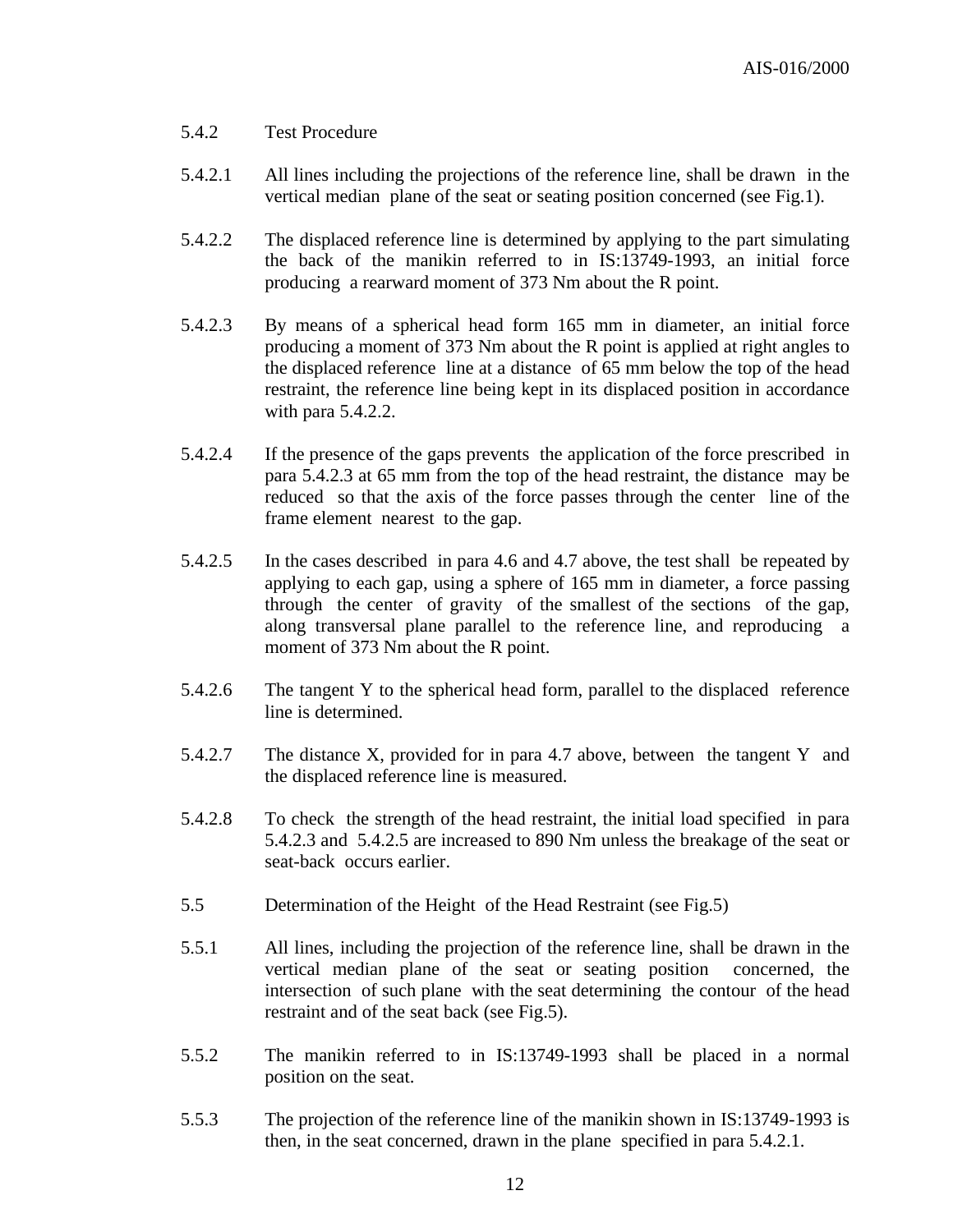- 5.5.4 The tangent S to the top most point of the head restraint is drawn perpendicular to the reference line.
- 5.5.5 The distance "h" from the R point to the tangent S is the height to be taken into consideration in implementing the requirements of para 4.4.
- 5.6 Determination of the Width of the Head Restraint (see Fig.6)
- 5.6.1 The plane S perpendicular to the reference line and situated 65 mm below the tangent S defined in para 5.5.4 determines a section in the head restraint bounded by the section C.
- 5.6.2 The width of the head restraint to be taken into consideration in implementing the requirements of para 4.5, is the distance "L" measured in the plane S between the vertical longitudinal planes P and P'.
- 5.6.3 The width of the head restraint shall if necessary also be determined in the plane perpendicular to the reference line 635 mm above the R point of the seat, this distance being measured along the reference line.
- 5.7 Determination of Distance "a" of Head Restraint Gaps (see Fig.2 and Fig.3)
- 5.7.1 The distance "a" shall be determined for each gap and in relation to the front face of the head restraint, by means of a sphere having a diameter of 165 mm.
- 5.7.2 The sphere shall be put into contact with the gap in a point of the gap area which allows the maximum sphere intrusion, considering no load is to be applied;
- 5.7.3 The distance between the two points of contact of the sphere with the gap will constitute the distance "a" to be considered for the evaluation of the provisions under para 4.6.
- 5.8 Tests for Checking Energy Dissipation on the Seat-back and Head Restraint
- 5.8.1 The surfaces of the rear parts of seats to be checked are those situated in the areas defined below which can be contacted by a 165 mm diameter sphere when the seat is mounted in the vehicle.
- 5.8.2 Area 1
- 5.8.2.1 In the case of separate seats without head restraints, this area shall include the rear part of the seat-back between the longitudinal vertical planes situated at 100 mm on either side of the longitudinal median plane of the seat center line, and above a plane perpendicular to the reference line 100 mm below the top of the seat-back.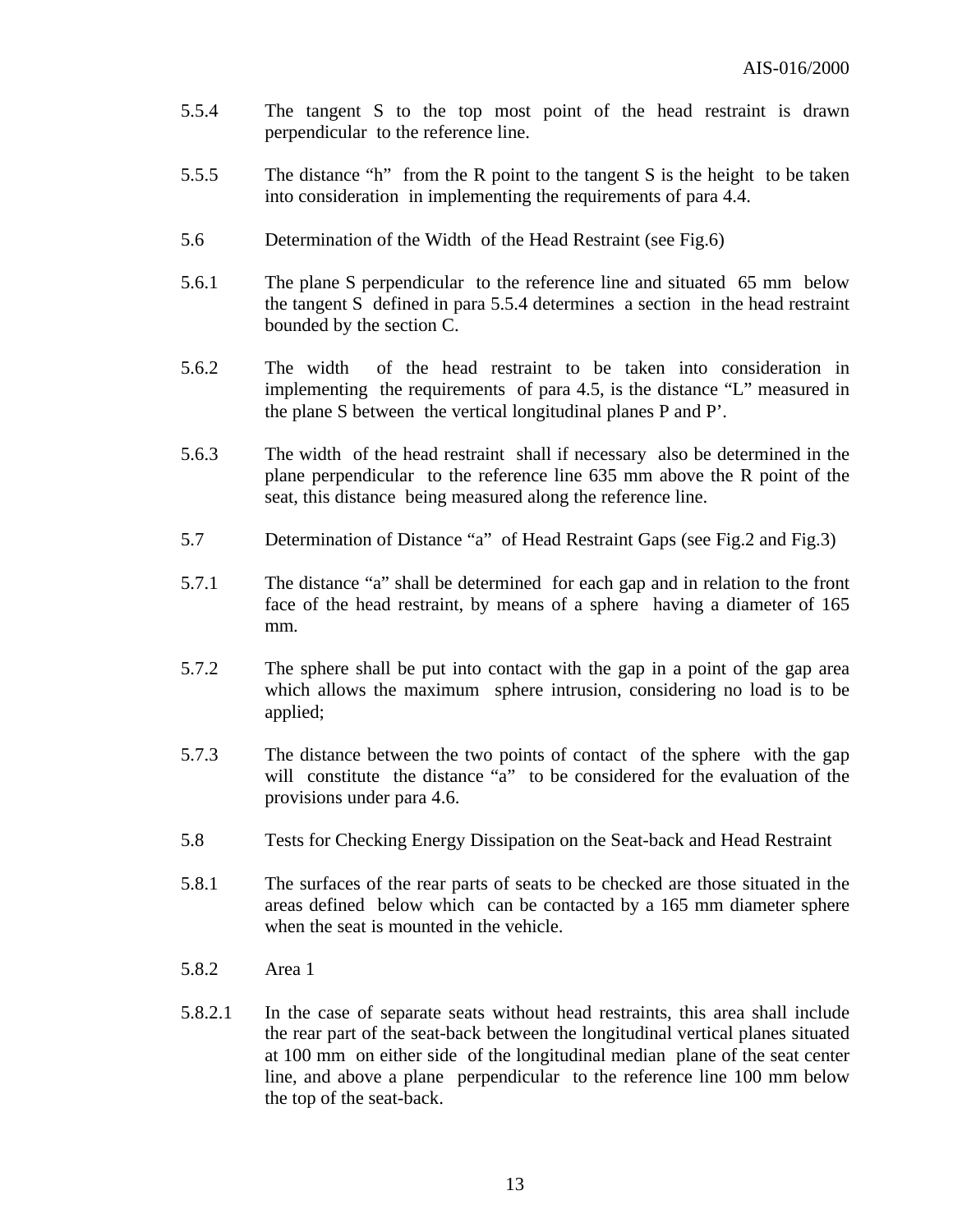- 5.8.2.2 In the case of bench seats without head restraints, this area shall extend between the longitudinal vertical planes situated at 100 mm on either side of the longitudinal median plane of each designated outboard seating position defined by the manufacturer and above a plane perpendicular to the reference line 100 mm below the top of the seat back.
- 5.8.2.3 In the case of seats or bench seats with head restraints, this area shall extend between the longitudinal vertical planes, on either side of and 70 mm from the longitudinal median plane of the seat or of the seating position concerned and situated above the plane perpendicular to the reference line 635 mm from the R point. For the test, the head restraint, if adjustable shall be placed in the most unfavourable position (generally the highest) permitted by its adjustment system.
- 5.8.3 Area 2
- 5.8.3.1 In the case of seats or bench seats without head restraints and seats or bench seats with detachable or separate head restraints, area 2 shall extend above a plane perpendicular to the reference line 100 mm distance from the top of the seat back, other than parts of area 1.
- 5.8.3.2 In the case of the seats or bench seats with integrated head restraints, area 2 shall extend above a plane perpendicular to the reference line 440 mm distance from the R point of the seat or of the seating position concerned, other than parts of area 1.
- 5.8.4 Area 3

Area 3 is defined as the part of the back of the seat or the bench seats situated above the horizontal planes defined in para 4.1.6.3, excluding parts situated in area 1 and area 2.

5.8.5 Test Procedure for Checking Energy Dissipation

The test should be carried out as described below :

- 5.8.6 Test Set-up
- 5.8.6.1 The seat, as mounted in the vehicle, shall be firmly secured to the test bench with the attachment parts provided by the manufacturer, so as to remain stationary when the impact is applied.
- 5.8.6.2 The seat-back, if adjustable, shall be locked in the position specified in para 4.1.1.
- 5.8.6.3 If the seat is fitted with a head restraint, the head restraint shall be mounted on the seat-back as in the vehicle. Where the head restraint is separate, it shall be secured to the part of the vehicle structure to which it is normally attached.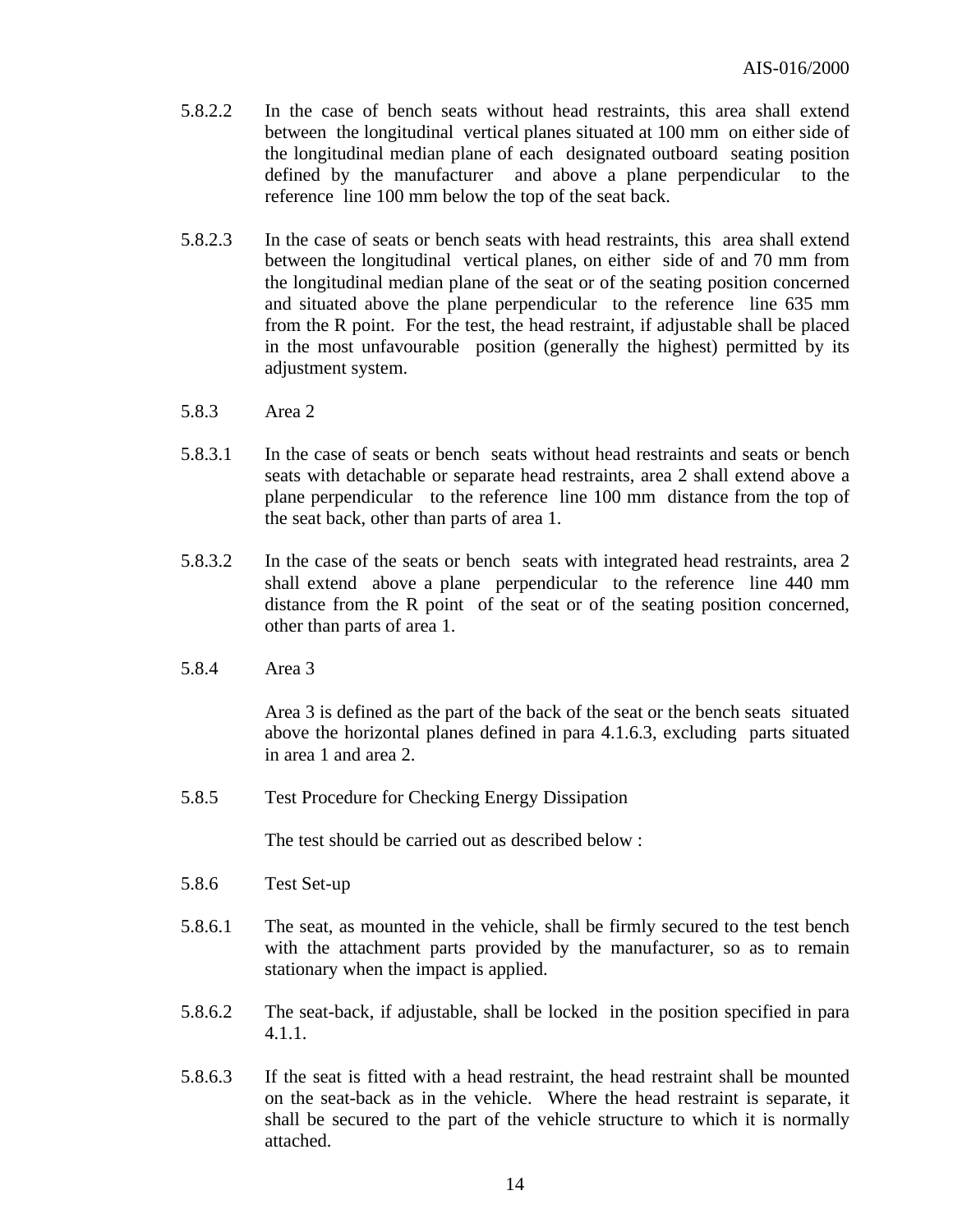- 5.8.6.4 If the head restraint is adjustable, it shall be placed in the most unfavourable position allowed by its adjusting systems.
- 5.8.7 Test Apparatus

This apparatus consists of a pendulum whose pivot is supported by a ballbearing and whose reduced mass at its center of percussion is 6.8 kg. The lower extremity of the pendulum consists of a rigid head form 165 mm in diameter whose center is identical with the center of percussion of the pendulum. The relationship of the reduced mass "mr" of the pendulum to the total mass "m" of the pendulum at a distance "a" between the center of percussion and the axis of rotation and at a distance "l" between the center of gravity and the axis of rotation is given by the formula :

 $m_r = (m)$  x (l/a).

- 5.8.8 Test Instrumentation
- 5.8.8.1 The head form shall be fitted with two accelerometers and a speed-measuring device, all capable of measuring values in the direction of impact.
- 5.8.8.2 The recording instruments used shall be such that the measurements can be made with the following degrees of accuracy.
- 5.8.8.2.1 Acceleration

Accuracy :  $\pm$  5% of the actual value.

Frequency class of data channel : class 600 corresponding to ISO Standard 6487-1987.

Cross axis sensitivity :  $\langle 5\% \rangle$  of the lowest point on the scale.

5.8.8.2.2 Speed

Accuracy :  $\pm 2.5\%$  of the actual value.

Sensitivity : 0.5 km/h.

5.8.8.2.3 Time Recording

The instrumentation shall enable the action to be recorded throughout its duration and readings to be made within one-thousandth of a second.

The beginning of the impact at the moment of first contact between the head form and the item being tested shall be detected on the recording used for analysing the test.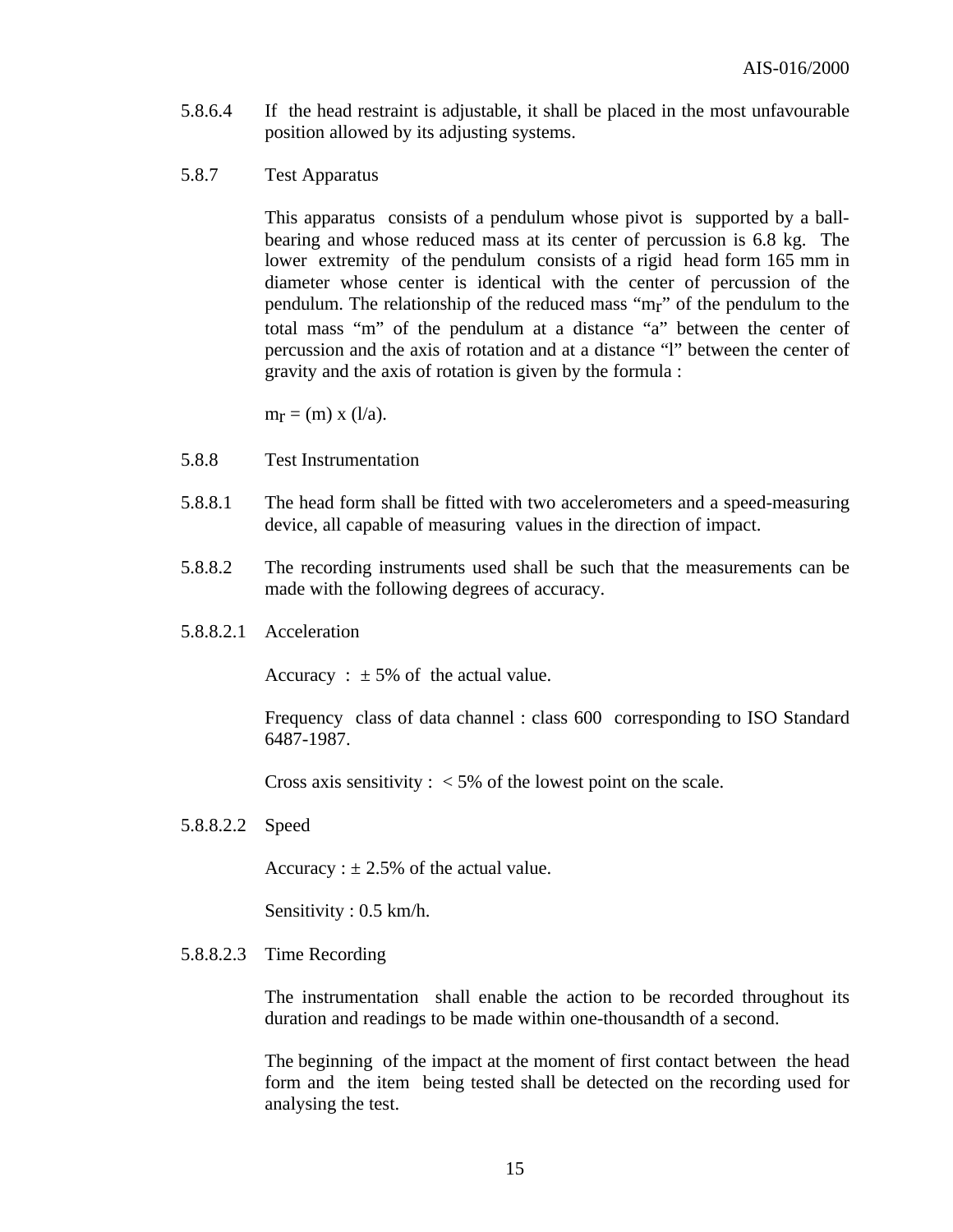- 5.8.9 Test Procedure
- 5.8.9.1 Tests on the Seatback

With the seat installed as indicated in para 5.8.6, the direction of impact from the rear towards the front shall be situated in a longitudinal plane at an angle of 45° from the vertical. The impact points shall be selected by the test agency in area 1 as defined in para 5.8.2, or if necessary, in area 2 as defined in para 5.8.3 on surfaces exhibiting radii of curvature less than 5 mm.

5.8.9.2 Tests on the Head Restraint

The head restraint shall be fitted and adjusted as indicated in para 5.8.6. Impacts shall be performed on points selected by the test agency in area 1 as defined in para 5.8.2 and possibly in area 2 as defined in para 5.8.3 on surfaces exhibiting radii of curvature less than 5 mm as given below :

For the rear face, the direction of impact from the rear towards the front shall be in a longitudinal plane at an angle of 45° from the vertical.

For the front face, the direction of impact from the front towards the rear shall be horizontal in a longitudinal plane.

The front and rear zones are respectively bounded by the horizontal plane tangential to the top of the head restraint as determined in para 5.5.

- 5.8.9.3 The head form shall strike the test item at a speed of 24 km/h. This speed shall be achieved either by the mere energy of propulsion or by using an additional impelling device.
- 5.8.10 Results

The deceleration rate shall be taken as the average of the readings on the two decelerometers.

- 5.9 Test Procedure for Devices Intended to Protect the Occupants against Displacement of Luggage
- 5.9.1 Test Blocks

Rigid blocks, with the centre of inertia in the geometric centre.

Type 1

Dimensions : 300 mm x 300 mm x 300 mm with all edges and corners rounded to 20 mm

 $Mass$  : 18 kg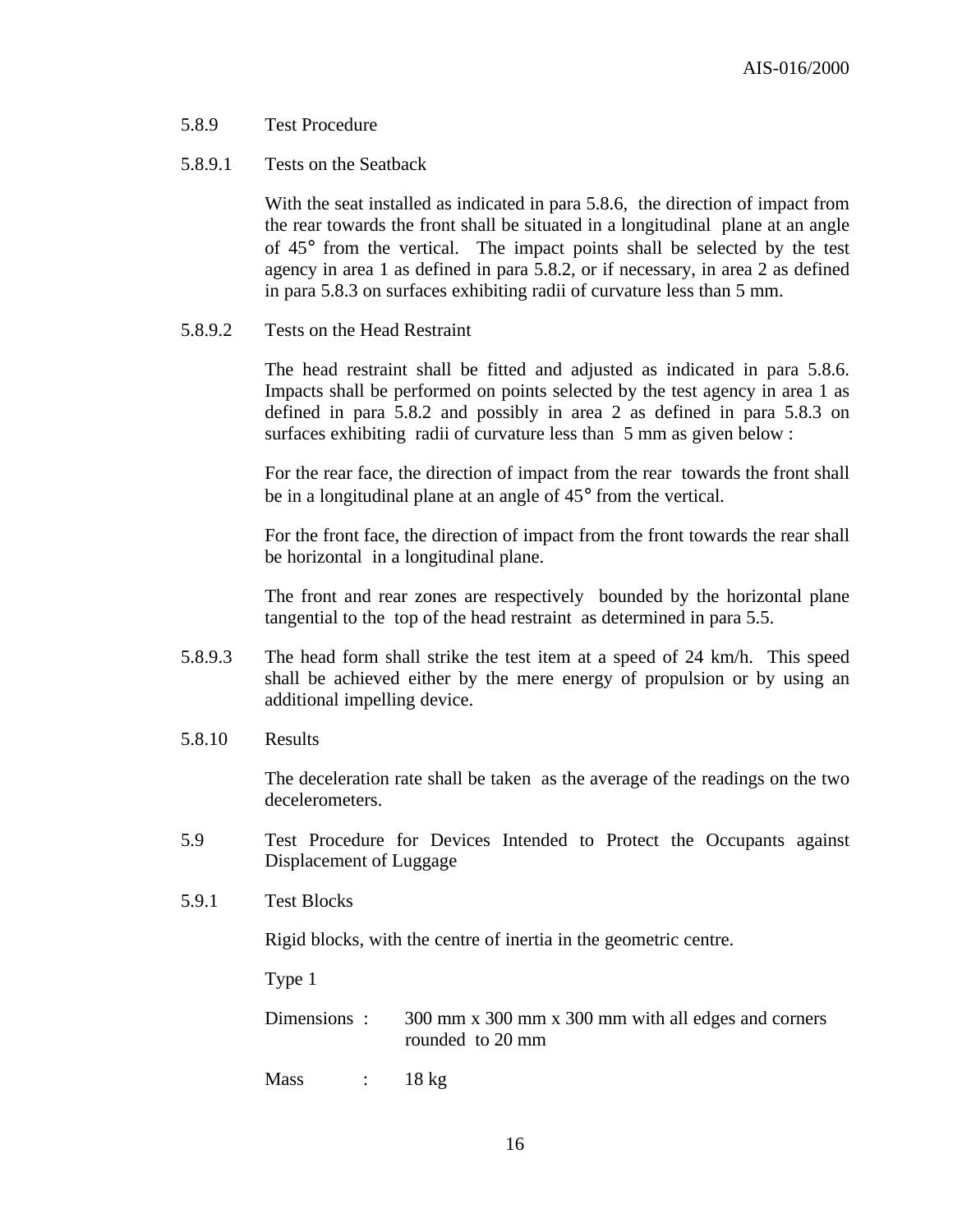Type 2

Dimensions : 500 mm x 350 mm x 125 mm with all edges and corners rounded to 20 mm

 $Mass$  : 10 kg

#### 5.9.2 Test Preparation

The details of test preparation and set-ups for various configurations are explained below.

- 5.9.3 Test of Seat Backs (see Fig.7)
- 5.9.3.1 General Requirements

Two numbers of Type 1 test blocks shall be placed on the floor of the luggage compartment. In order to determine the location of the test blocks in the longitudinal direction, they shall first be positioned such that their front side contacts that part of the vehicle which constitutes the forward boundary of the luggage compartment and that their lower side rests on the floor of the luggage compartment. They shall then be moved backwards and parallel to the longitudinal median plane of the vehicle until their geometrical centre has transversed a horizontal distance of 200 mm. If the dimensions of the luggage compartment do not allow a distance of 200 mm and if the rear seats are horizontally adjustable, these seats shall be moved forward to the limit of the adjustment range intended for normal occupant use, or to the position resulting in a distance of 200 mm, whichever is less. In other cases, the test blocks shall be placed as far as possible behind the rear seats. The distance between the longitudinal median plane of the vehicle and the inward facing side of each test block shall be 25 mm to obtain a distance of 50 mm between both blocks.

During the test, the seats must be adjusted to ensure that the locking system cannot be released by external factors. If applicable, the seats shall be adjusted as follows:

The longitudinal adjustment shall be secured one notch or 10 mm in front of the rearmost possible position of use specified by the manufacturer (for seats with independent vertical adjustment, the cushion shall be placed to its lowest possible position). The test shall be carried out with the seat backs in their normal position of use.

If the seat back is fitted with a headrest, the test must be carried out with the headrest placed in the highest position, if adjustable.

If the back(s) of the rear seat(s) can be folded down, they shall be secured in their upright normal position by the standard locking mechanism.

Seats behind which the Type 1 blocks cannot be installed are exempted from this test.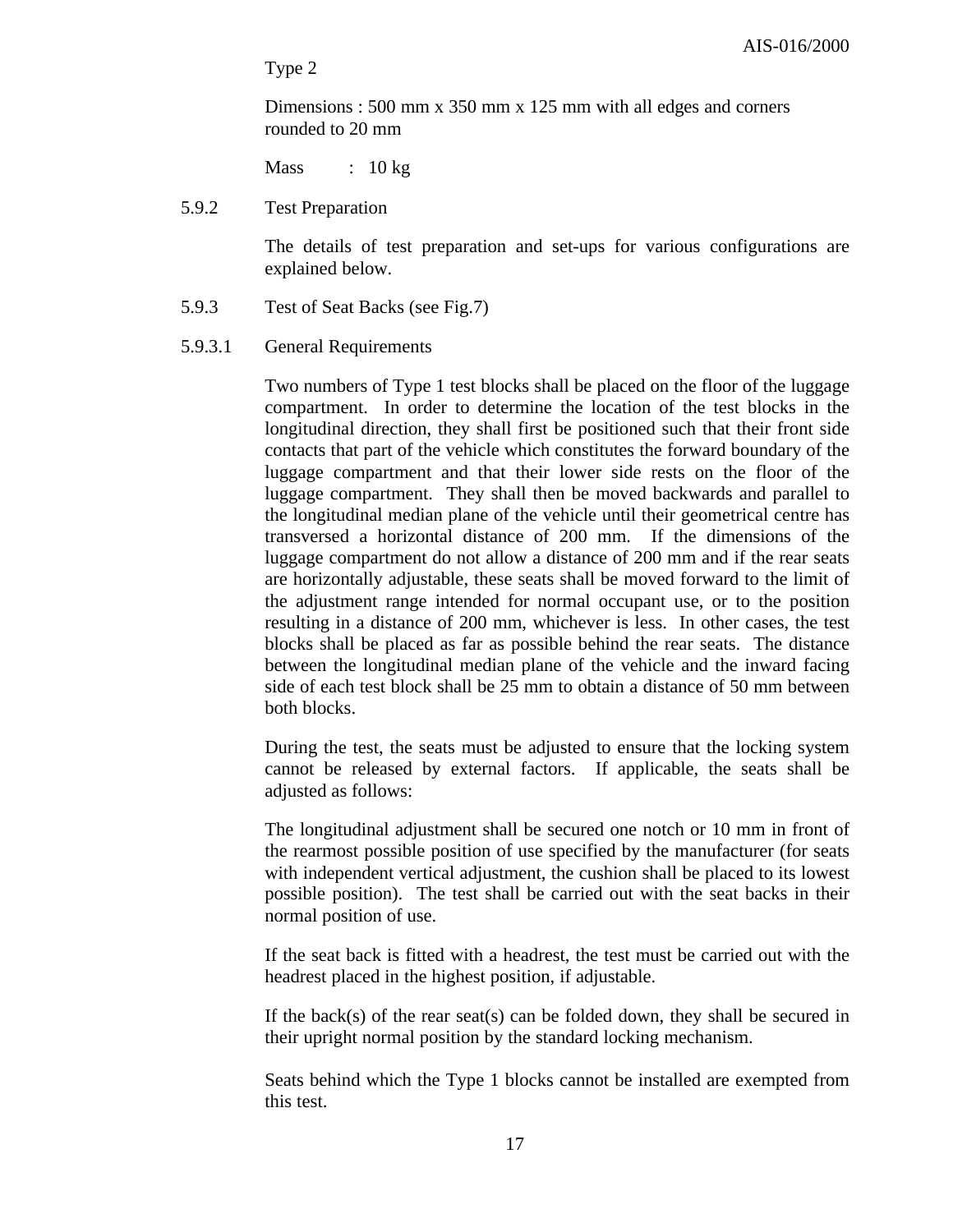#### 5.9.3.2 Vehicles with More Than Two Rows of Seats

If the rearmost row of seats is removable and/or can be folded down by the user according to the manufacturer's instructions in order to increase the luggage compartment area, then the seat row immediately in front of this rearmost row shall also be tested. However, in this case, the test agency, after consultation with the manufacturer, may decide not to test one of the two rearmost rows of seats if the seats and their attachments are of similar design and if the test requirement of 200 mm is respected. When there is a gap, allowing sliding of one Type 1 block past the seats, then the test loads (two numbers of Type 1 blocks) shall be installed behind the seats after agreement between the test agency and the manufacturer. The exact test configuration shall be noted in the test report.

#### 5.9.3.4 Test of Partitioning Systems

For the test of the partitioning systems above the seat backs, the vehicle shall be fitted with a fixed raised test floor having a load surface that locates the centre of gravity of the test block centrally between the top edge of the bordering seat back (without taking into account the headrests) and the bottom edge of the roof lining. A Type 2 test block is placed on the raised test floor with its largest surface 500 mm x 350 mm, centrally in relation to the longitudinal axis of the vehicle and with its surface 500 mm x 125 mm to the front. Partitioning systems behind which the Type 2 test block cannot be installed are exempted from this test. The test block is placed directly in contact with the partitioning system. In addition, two numbers of Type 1 test blocks are positioned in accordance with para 5.9.3.1 in order to perform a simultaneous test on the seat backs (see Fig.8).

If the seat back is fitted with a headrest, the test must be carried out with the headrest placed in the highest position, if adjustable.

5.9.4 Dynamic Testing of Seatbacks and Partitioning Systems used as Luggage Restraint Systems

> The body of the passenger car shall be anchored securely to a test sled, and this anchorage shall not act as reinforcement for seat backs and the partitioning system. After the installation of the test blocks as described in para 5.9.3.1 or 5.9.3.2, the passenger car body shall be accelerated as shown in Fig.8. With the agreement of the manufacturer, the above described test pulse corridor can be used alternatively to fulfil the test of the seat strength according to para 5.3.1.

5.10 If a test method other than those specified in para 5.2 to 5.9 above is used, its equivalence shall be proved.

#### **6. EXPLANATORY NOTE**

This is based on ECE R 17-07 "Approval of Seats, Anchorages and Head Restraints" and 74/408/EEC as amended by 96/37 "Strength of Seats and Their Anchorages".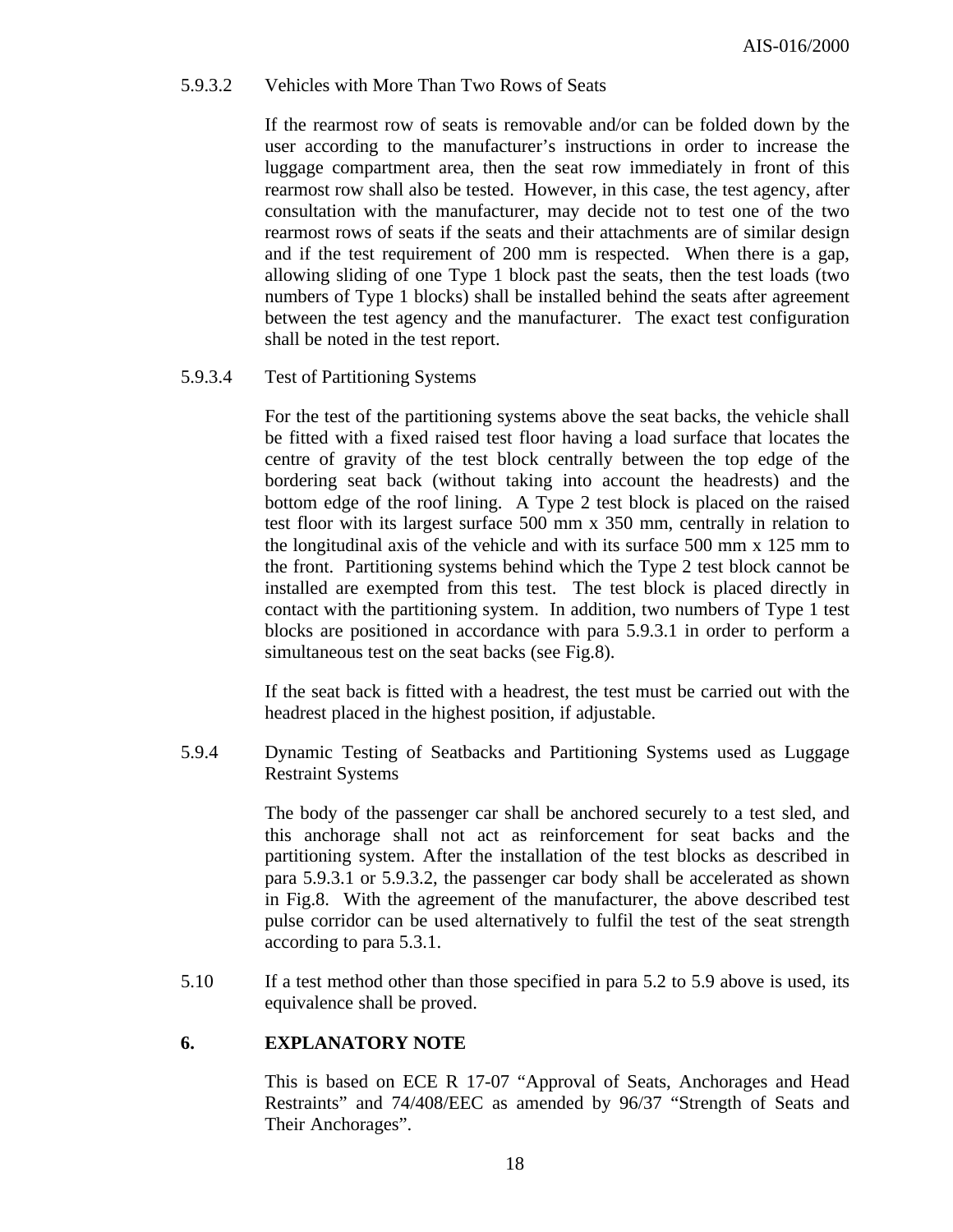

## **FIG 1 DETAILS OF LINES AND MEASUREMENT TAKEN DURING PERFORMANCE TEST OF HEAD RESTRAINT(Para 3.13,3.14&4.7.1)**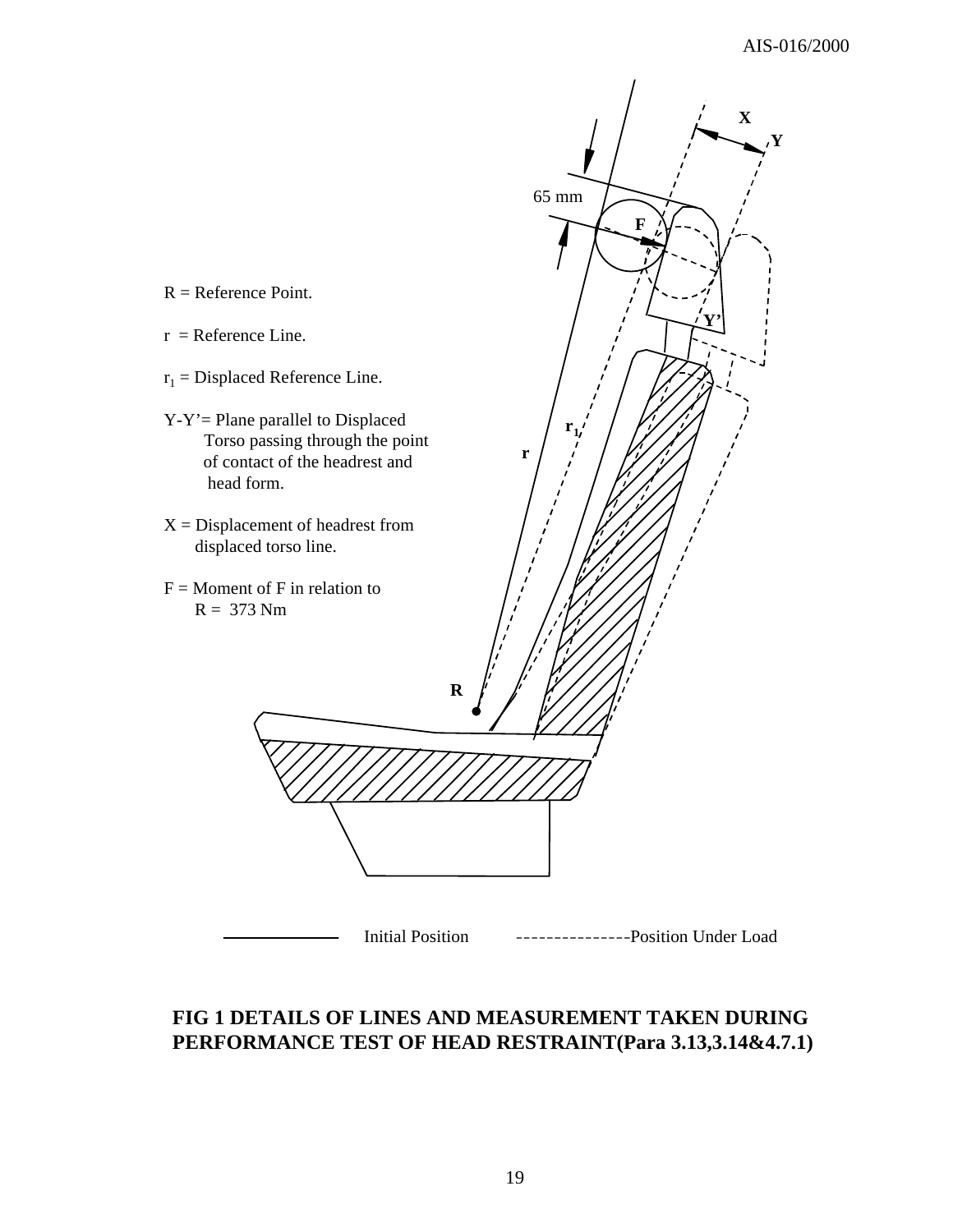#### DETERMINATION OF DIMENSION 'a' OF HEAD RESTRAINT GAPS





Note : Section A-A is to be made in a point of the gap area which allows the maximum sphere intrusion, without exerting any load.





Section A-A

Fig 3 Example of Vertical Gaps(Para 4.6.2 :

Note : Section A-A is to be made in a point of the gap area which allows the maximum sphere intrusion, without exerting any load.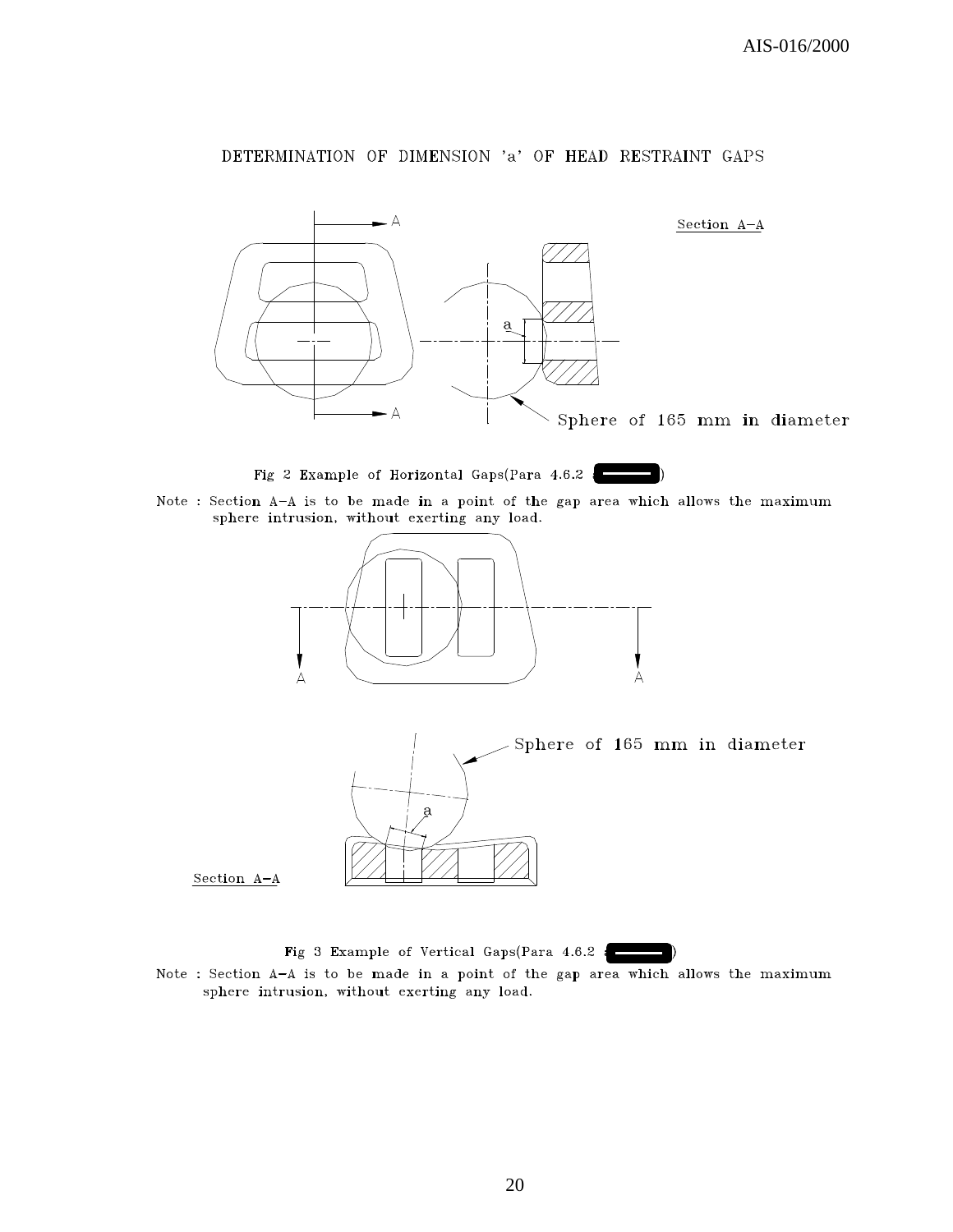

**FIG 4 SLED DECELERATION AS A FUNCTION OF TIME ( Para 5.3.1) (Frontal Impact)**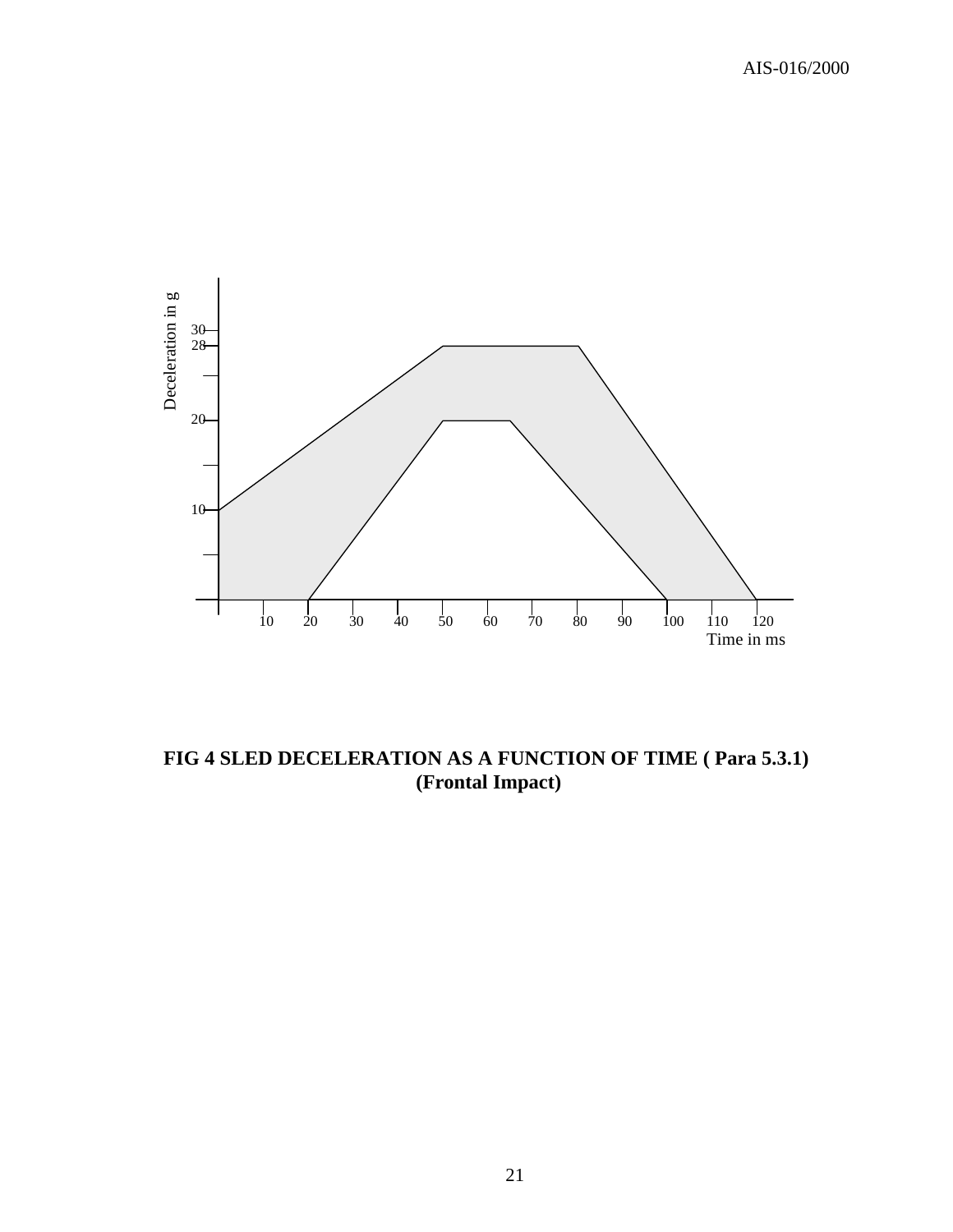

 $R =$  Reference Point  $r =$  Reference Line  $h = Height$ s-s'=Line drawn perpendicular to the reference line passing through the top most point of head restraint.

#### **FIG 5 DETERMINATION OF HEIGHT OF HEAD RESTRAINT (Para 5.5)**



#### **FIG 6 DETERMINATION OF THE WIDTH OF HEAD RESTRAINT (Para 5.6)**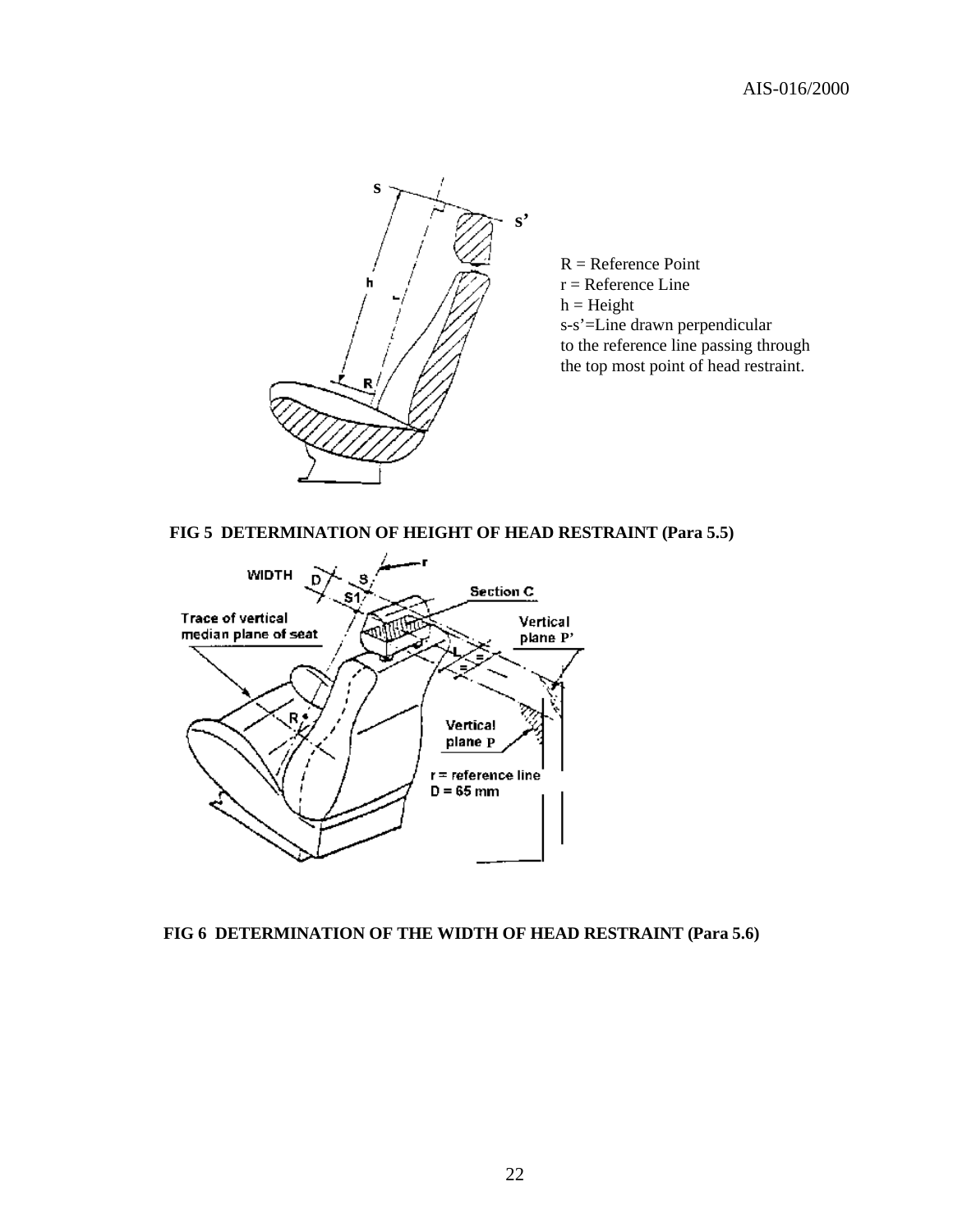

**FIG 7 POSITION OF TEST BLOCKS BEFORE TEST OF REAR SEAT BACK (Para 5.9.3)**



**FIG 8 TESTING OF A PARTITIONING SYSTEM ABOVE THE BACK REST (Para 5.9.3)**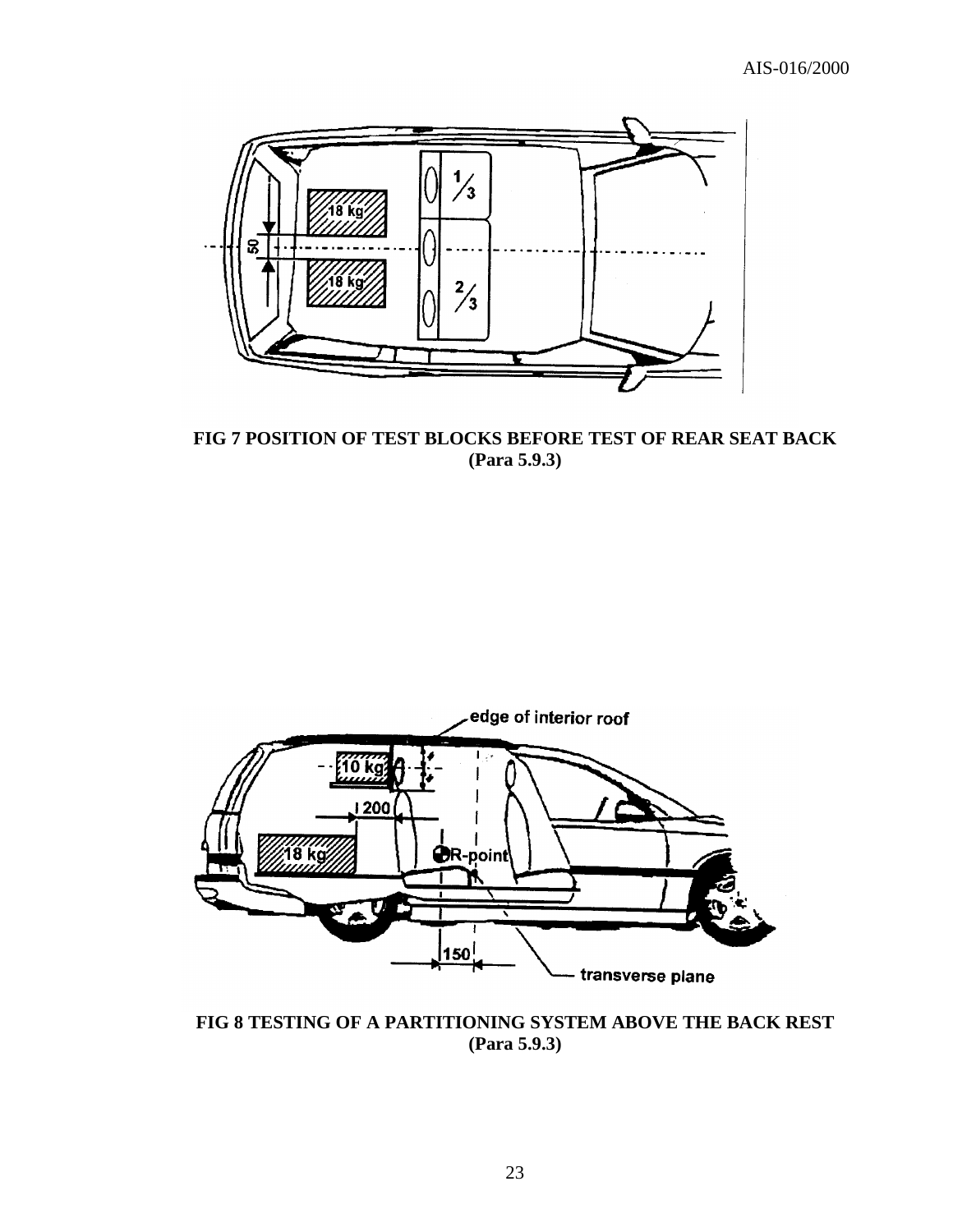#### **ANNEXURE-I AUTOMOTIVE VEHICLES : SEATS, THEIR ANCHORAGES AND HEAD RESTRAINTS FOR CATEGORY M1 : SPECIFICATIONS**

**Technical Specifications Required to be Provided by Vehicle Manufacturer at the Time of Type of Evaluation Relevant to the Requirements of this Standard**

| 1.   | Trade                                                                                                                                                                                                                           | name |  | or mark | of | the | motor                                                                               | vehicle |
|------|---------------------------------------------------------------------------------------------------------------------------------------------------------------------------------------------------------------------------------|------|--|---------|----|-----|-------------------------------------------------------------------------------------|---------|
| 2.   | Vehicle type                                                                                                                                                                                                                    |      |  |         |    |     |                                                                                     |         |
| 3.   | Manufacturer's name and address                                                                                                                                                                                                 |      |  |         |    |     |                                                                                     |         |
| 4.   | If<br>applicable, name and address of the manufacturer's                                                                                                                                                                        |      |  |         |    |     |                                                                                     |         |
| 5.   | Description of seats Make                                                                                                                                                                                                       |      |  |         |    |     |                                                                                     |         |
| 6.   | Number of seats fitted or capable of being fitted with head restraints, adjustable<br>or not adjustable                                                                                                                         |      |  |         |    |     |                                                                                     |         |
| 7.   | Description of the adjustment, displacement and locking systems of the seat or of<br>its parts and a description of occupant protection system against displacement of                                                          |      |  |         |    |     |                                                                                     |         |
| 8.   | Description of seat anchorage                                                                                                                                                                                                   |      |  |         |    |     |                                                                                     |         |
| 9.   | Longitudinal position of the seats                                                                                                                                                                                              |      |  |         |    |     | during                                                                              | the     |
| 10.  | Documents to be furnished along with test request :                                                                                                                                                                             |      |  |         |    |     |                                                                                     |         |
| 10.1 | Drawings, diagrams and plans of the seats, their anchorages on the vehicle, the<br>adjustment and displacement systems of the seats and their parts, and their<br>locking devices.                                              |      |  |         |    |     |                                                                                     |         |
| 10.2 | Photographs of the seats, their anchorages, the adjustment and displacement<br>systems of the seats and their parts, and their locking devices and of additional<br>occupant protection system against displacement of luggage. |      |  |         |    |     |                                                                                     |         |
| 10.3 | on all drawings, diagrams and photographs.                                                                                                                                                                                      |      |  |         |    |     | In the case of seats fitted with head restraints, the head restraint shall be shown |         |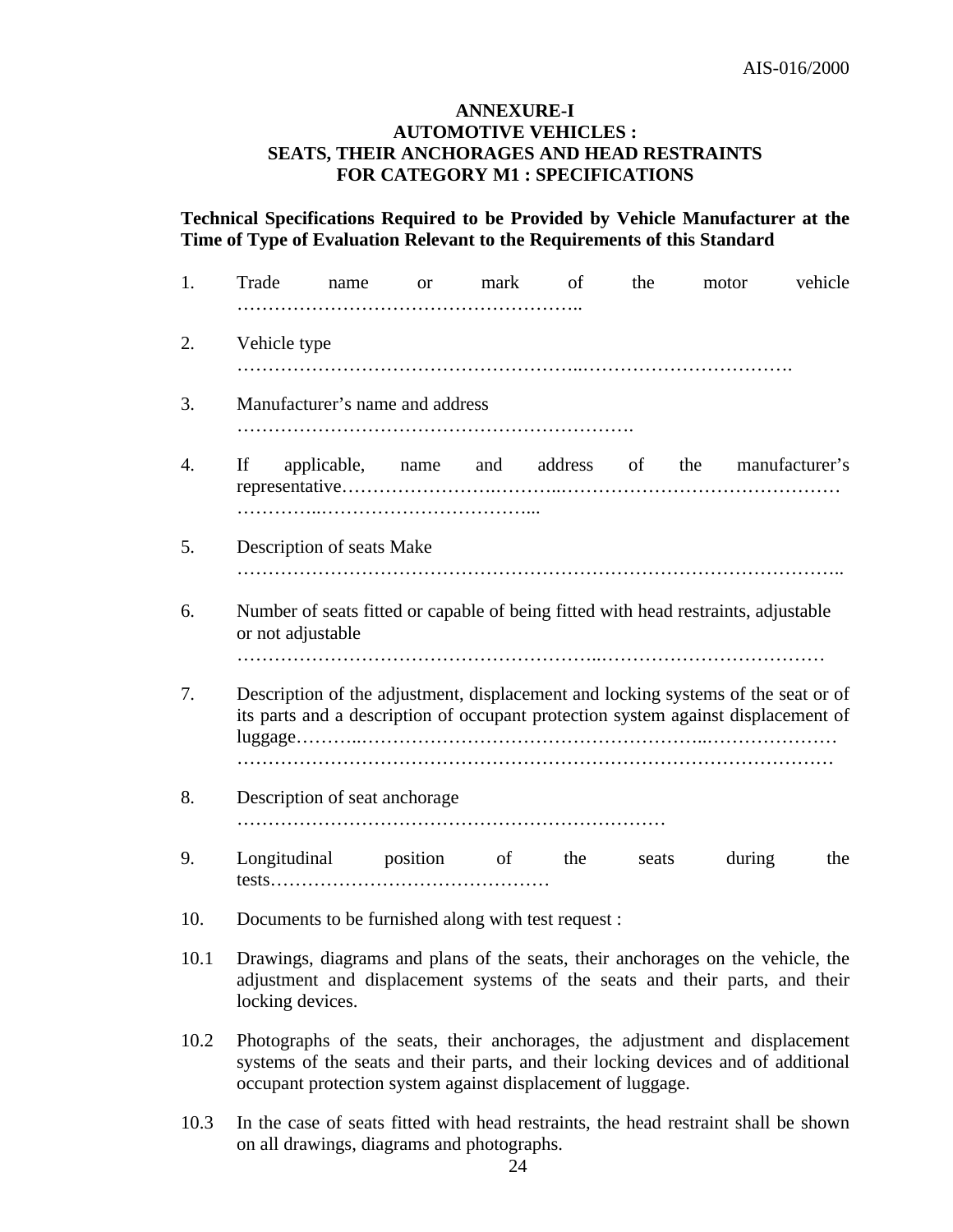#### **ANNEXURE-II**

## **MEMBERS OF THE PANEL ON SEATS, SEAT BELT ANCHORAGES, SEAT ANCHORAGES AND HEAD RESTRAINTS**

- A R A I Post Box 832 **Pune - 411 004**
- 02 Mr.S.Purushothaman FAX : 0124-341304 Maruti Udyog Ltd. Palam-Gurgaon Road  **Gurgaon - 122 015**
- 03 Mr.S.Pal FAX : 0241-341410 Scientist 'C' E-Mail : root@dvrde.ren.nic.in Vehicle Research & Devpt. Establishment P.O.Vahannagar  **Ahmednagar - 414 006**
- 04 Mr.Alok Rawat FAX : 011-3715195 Joint Secretary E-Mail : alokr@mail.nic.in Ministry of Road Transport & Highways Transport Bhawan, 1, Parliament Street  **New Delhi - 110 001**
- 05 Mr.K.R.Murali FAX : 5662348 C E O E-Mail : krmurali@engg.tjc.co.in Tata Johnson Controls Automotive Ltd. Senapati Bapat Road **Pune - 411 016**
- 06 Mr.P.K.Kamat FAX : 772308 Divisional Manager - Cab Design (ERC) E-Mail: pds12076@telco.co.in Tata Engg. & Locomotive Co. Ltd. Pimpri  **Pune - 411 018**

07 Mr.A.Loganathan FAX : 04344-60048 Manager – Engineering Email : aln @alh2.global.net.in Ashok Leyland Ltd. Post Box No.37 77, Sipcot Electronics Complex **Hosur – 635 109**

01 Mr.S.Raju - Convenor FAX : 5434190 Sr. Deputy Director E-Mail : mailto:sraju.shl@araiindia.com

Department Manager E-Mail : spurush@mul.co.in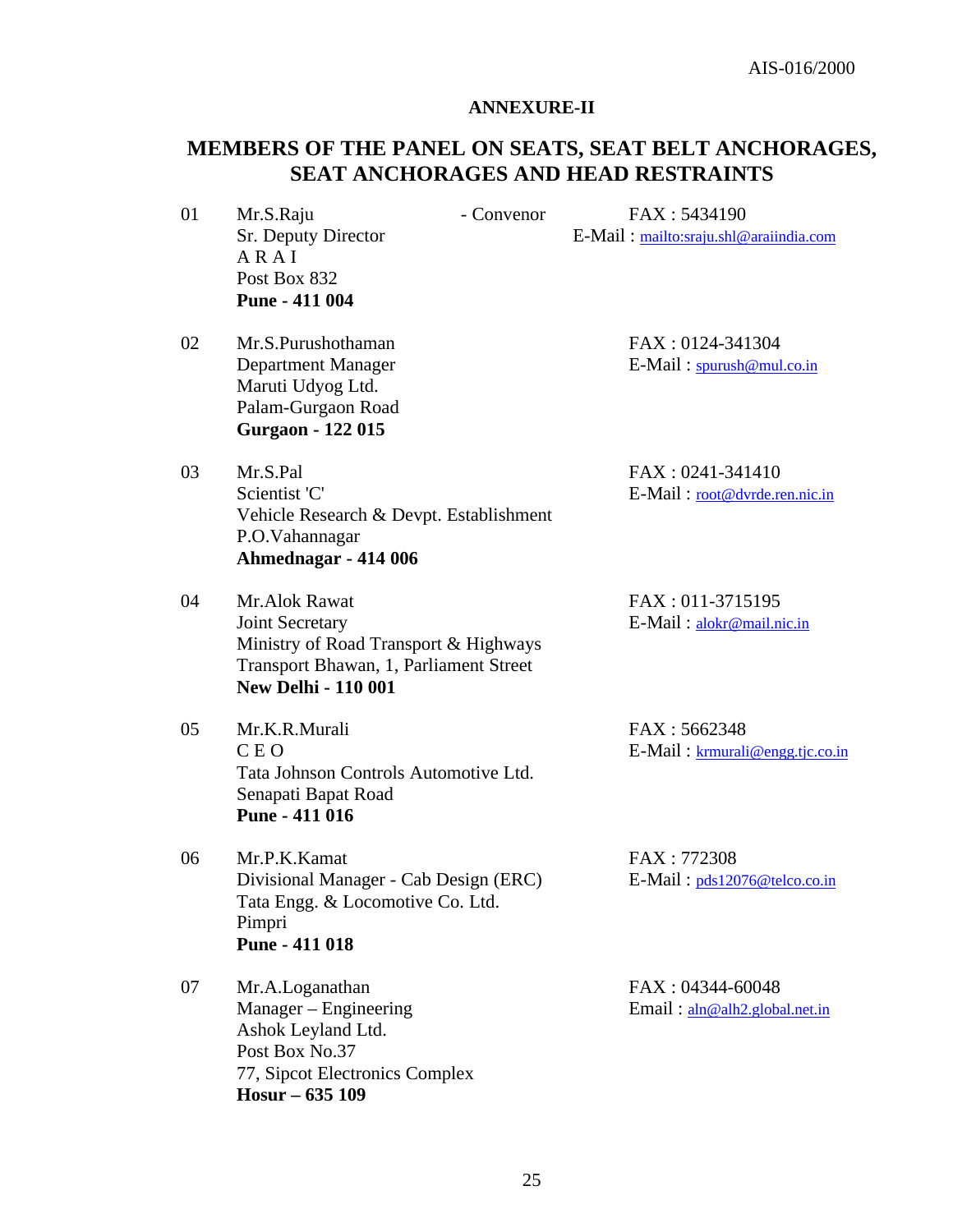| 08 | Mr.Z.A.Mujawar<br>Dy. General Manager - Veh. & Comp. Testing<br>Mahindra & Mahindra Ltd.<br>89, MIDC, Satpur<br><b>Nashik - 422 007</b>                           | FAX: 0253-352302<br>E-Mail: mujawar.zia@mahindra.co.in    |
|----|-------------------------------------------------------------------------------------------------------------------------------------------------------------------|-----------------------------------------------------------|
| 09 | Mr. Kailas Dandgaval<br><b>Product Engineer</b><br>Mahindra Ford India Ltd.<br><b>TNPL Building</b><br>35, Anna Salai, Guindy<br><b>Chennai - 600 032</b>         | FAX NO.044-2353756<br>E-MAIL : dkailas@ford.com           |
| 10 | Mr.Narayan Menon<br>Manager – Marketing<br>Eicher Motors Ltd.<br>102, Indl. Area No.1<br><b>Pithampur - 454 775</b><br>Dist. Dhar (MP)                            | FAX: 07292-53109<br>E-Mail: nmenon@empeicher.eicher.co.in |
| 11 | Mr.G.Venkataramanan<br>Sr. Divisional Manager - R&D<br>Bajaj Tempo Ltd.<br>Akurdi<br>Pune - 411 035                                                               | FAX: 7473017                                              |
| 12 | Mr.S.V.Suderson<br>Marketing<br>Volvo India Pvt. Ltd.<br><b>Yalachahally Village</b><br>Tavarekere Post, Hosakote<br><b>Bangalore - 520 122</b>                   | FAX: 08111-65280 / 65281                                  |
| 13 | Mr.Rahul Goyal<br>Asst. Manager - R&D<br>Krishna Maruti Ltd.<br>40 KM, NH-8<br>Delhi-Jaipur Highway<br><b>Village Narsinghpur</b><br><b>Gurgaon - 122 001</b>     | FAX: 0124-329618<br>E-Mail: kmlworks@ndf.vsnl.net.in      |
| 14 | Mr.Rajat Nandi<br>Director<br>Society of Indian Automobile Mfrs.<br>Core 4-B, Zone-IV, 5th Floor<br>India Habitat Centre, Lodi Road<br><b>New Delhi - 110 003</b> | FAX: 011-4648222<br>$E-Mail : \text{siam@vsnl.com}$       |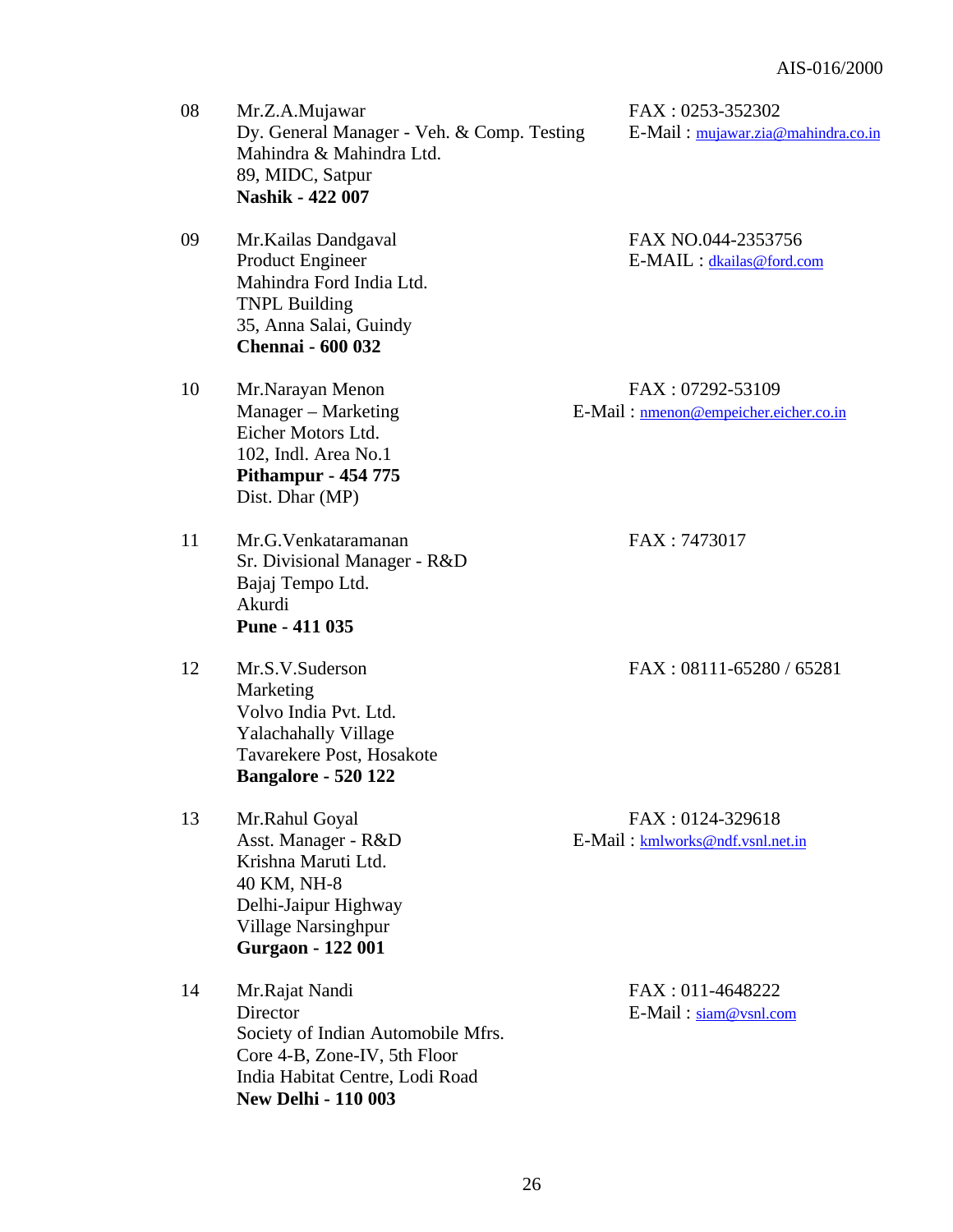| 15 | Mr. Vishnu Mathur<br><b>Executive Officer</b><br>Automotive Component Manufacturers of India<br>203-205, Kirti Deep Building<br><b>Nangal Raya Business Centre</b><br><b>New Delhi - 110 046</b>                     |                            | FAX: 011-5593189<br>E-Mail: <u>acma@vsnl.com</u>       |
|----|----------------------------------------------------------------------------------------------------------------------------------------------------------------------------------------------------------------------|----------------------------|--------------------------------------------------------|
| 16 | Mr.Raghu Oruganty<br>Director of Engineering – India Operations<br>Lear Seating Pvt. Ltd.<br>III Floor, A Wing,<br>Oberoi Garden Estate<br>Off. Saki Vihar Road<br>Chandivli, Andheri (E)<br><b>Mumbai - 400 072</b> |                            | FAX: 022-8515425<br>E-Mail: learind@vsnl.com           |
| 17 | Mr.P.C.Barjatia<br>Scientist 'D'<br>Central Institute of Road Transport<br><b>Bhosari</b><br>Pune - 411 026                                                                                                          |                            | FAX: 795426<br>E-Mail: director.cirt@gems.vsnl.net.in  |
| 18 | Mr. Yogesh N Kale<br>Asst. General Manager - R&D<br>Harita Grammer Ltd.<br>Hosur Thally Road, Belagondapalli<br>Hosur - 636 114                                                                                      |                            | FAX: 04344-20279<br>$E$ -Mail: $yn.kale@hgl.co.in$     |
| 19 | Mr.Kulwant S.Wilkhu<br>Director - Engg. & Marketing<br>Sutlej Coach Builders Pvt. Ltd.<br>5th KM Stone, Kapurthala Road<br>Jalandhar - 144 002                                                                       |                            | FAX: 0181-253282                                       |
| 20 | Mr.V.Kapur<br>President<br>Vijayjyot Seats Ltd.<br>Plot No.318, Village Baska<br>Tal. Halol, Dist. Panchmahal<br><b>GUJARAT - 389 350</b>                                                                            | Mr.A.D.Tare<br>Manager-QAⅅ | FAX: 02676-47192<br>E-Mail: vijayjyot@wilnetonline.net |

**\*\*\*\*\*\*\*\*\*\*\***